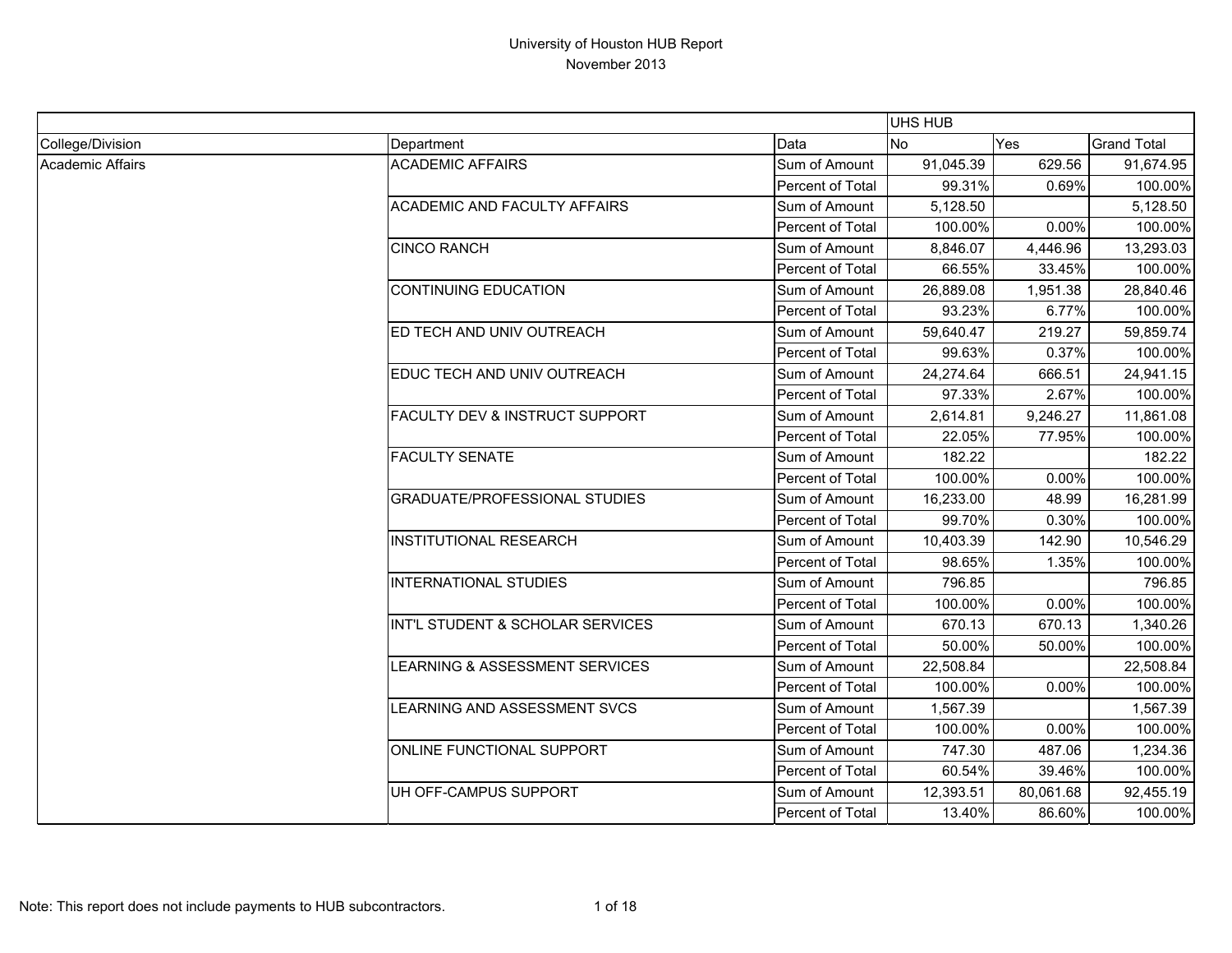|                                   |                                               |                  | UHS HUB       |            |                    |
|-----------------------------------|-----------------------------------------------|------------------|---------------|------------|--------------------|
| College/Division                  | Department                                    | Data             | <b>No</b>     | Yes        | <b>Grand Total</b> |
| Academic Affairs                  | UH SUGAR LAND                                 | Sum of Amount    | 56,412.66     | 23,747.88  | 80,160.54          |
|                                   |                                               | Percent of Total | 70.37%        | 29.63%     | 100.00%            |
|                                   | UNDERGRADUATE SCHOLARS                        | Sum of Amount    | 7,137.26      | 903.33     | 8,040.59           |
|                                   |                                               | Percent of Total | 88.77%        | 11.23%     | 100.00%            |
|                                   | UNDERGRADUATE STUDIES                         | Sum of Amount    | 600.90        | 343.00     | 943.90             |
|                                   |                                               | Percent of Total | 63.66%        | 36.34%     | 100.00%            |
|                                   | <b>WRITING CENTER</b>                         | Sum of Amount    | 1,160.88      | 97.50      | 1,258.38           |
|                                   |                                               | Percent of Total | 92.25%        | 7.75%      | 100.00%            |
| Academic Affairs Sum of Amount    |                                               |                  | 349,253.29    | 123,662.42 | 472,915.71         |
| Academic Affairs Percent of Total |                                               |                  | 73.85%        | 26.15%     | 100.00%            |
| Administration and Finance        | <b>ADMINISTRATION &amp; FINANCE</b>           | Sum of Amount    | 4,641.72      | 682.99     | 5,324.71           |
|                                   |                                               | Percent of Total | 87.17%        | 12.83%     | 100.00%            |
|                                   | <b>AUXILIARY SERVICES OPERATIONS</b>          | Sum of Amount    | 11,891.36     |            | 11,891.36          |
|                                   |                                               | Percent of Total | 100.00%       | 0.00%      | 100.00%            |
|                                   | <b>BUDGET</b>                                 | Sum of Amount    | 547.41        |            | 547.41             |
|                                   |                                               | Percent of Total | 100.00%       | 0.00%      | 100.00%            |
|                                   | <b>BUSINESS SERVICES</b>                      | Sum of Amount    | 73.89         | 813.85     | 887.74             |
|                                   |                                               | Percent of Total | 8.32%         | 91.68%     | 100.00%            |
|                                   | CENTRAL FACILITY SERVICES                     | Sum of Amount    | 5,421.95      | 225.75     | 5,647.70           |
|                                   |                                               | Percent of Total | 96.00%        | 4.00%      | 100.00%            |
|                                   | <b>CULLEN PERFORMANCE HALL</b>                | Sum of Amount    | 11,635.72     | 146.04     | 11,781.76          |
|                                   |                                               | Percent of Total | 98.76%        | 1.24%      | 100.00%            |
|                                   | <b>ENTERPRISE SYSTEMS</b>                     | Sum of Amount    | 253,501.80    | 88,443.72  | 341,945.52         |
|                                   |                                               | Percent of Total | 74.14%        | 25.86%     | 100.00%            |
|                                   | ENVIRONMENTAL HEALTH RISK MGMT                | Sum of Amount    | 31,152.71     | 1,036.32   | 32,189.03          |
|                                   |                                               | Percent of Total | 96.78%        | 3.22%      | 100.00%            |
|                                   | <b>FACILITIES MANAGEMENT</b>                  | Sum of Amount    | 60,009.72     | 74,180.35  | 134,190.07         |
|                                   |                                               | Percent of Total | 44.72%        | 55.28%     | 100.00%            |
|                                   | <b>FACILITIES OPERATION &amp; MAINT</b>       | Sum of Amount    | 120,139.13    | 380.36     | 120,519.49         |
|                                   |                                               | Percent of Total | 99.68%        | 0.32%      | 100.00%            |
|                                   | <b>FACILITIES PLANNING &amp; CONSTRUCTION</b> | Sum of Amount    | 13,388,707.56 | 208,463.43 | 13,597,170.99      |
|                                   |                                               | Percent of Total | 98.47%        | 1.53%      | 100.00%            |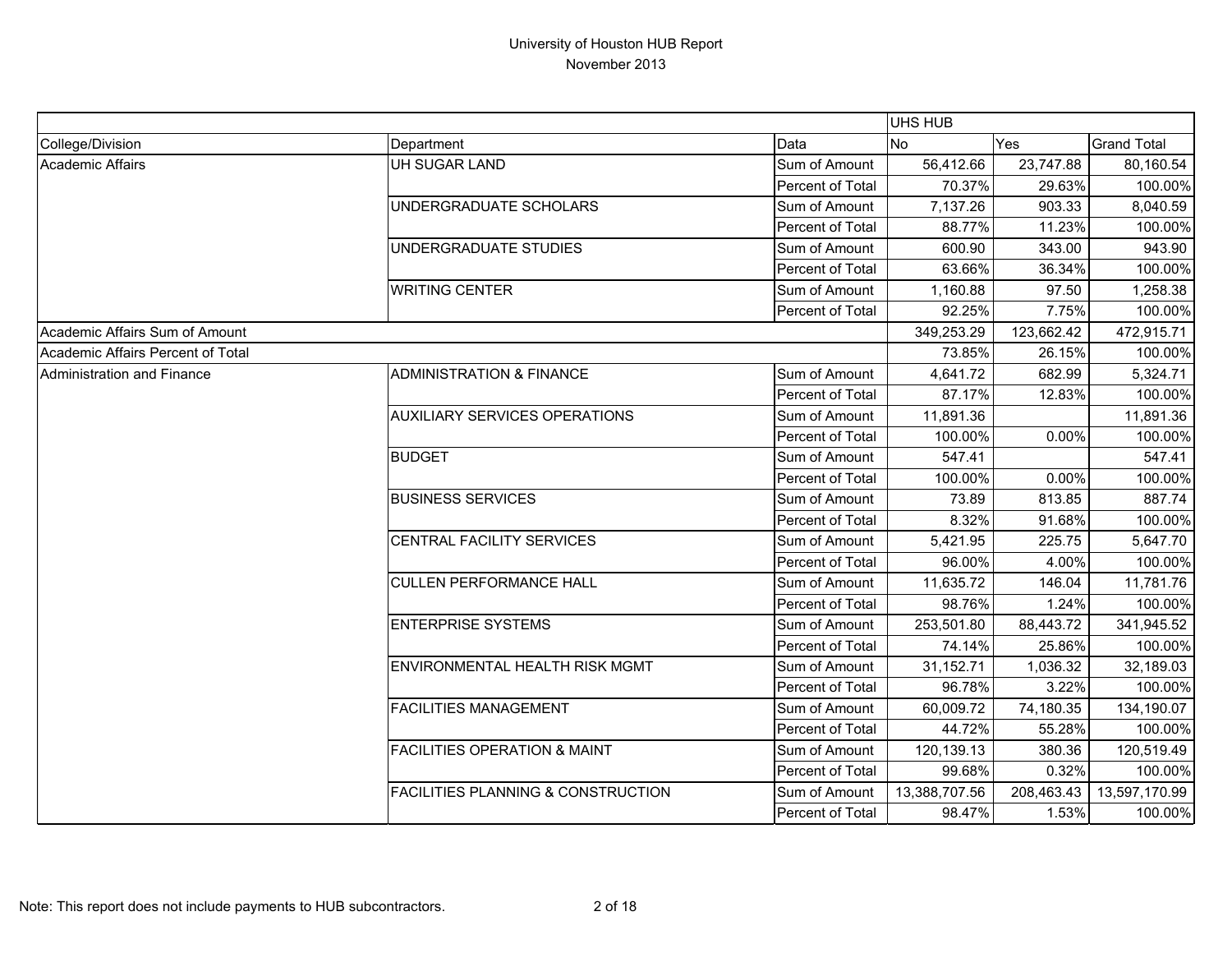|                            |                                       |                  | UHS HUB      |            |                    |
|----------------------------|---------------------------------------|------------------|--------------|------------|--------------------|
| College/Division           | Department                            | Data             | <b>No</b>    | Yes        | <b>Grand Total</b> |
| Administration and Finance | FINANCE-A&F                           | Sum of Amount    | 8,031.57     | 2,984.07   | 11,015.64          |
|                            |                                       | Percent of Total | 72.91%       | 27.09%     | 100.00%            |
|                            | HIGH PERFORMANCE COMPUTING & NETWORKS | Sum of Amount    | 19,523.11    |            | 19,523.11          |
|                            |                                       | Percent of Total | 100.00%      | 0.00%      | 100.00%            |
|                            | <b>HUMAN RESOURCES</b>                | Sum of Amount    | 2,287.80     | 16,220.75  | 18,508.55          |
|                            |                                       | Percent of Total | 12.36%       | 87.64%     | 100.00%            |
|                            | <b>INST - BUSINESS SERVICES</b>       | Sum of Amount    | 27,412.00    |            | 27,412.00          |
|                            |                                       | Percent of Total | 100.00%      | 0.00%      | 100.00%            |
|                            | INST - INFORMATION TECHNOLOGY         | Sum of Amount    |              | 14,400.00  | 14,400.00          |
|                            |                                       | Percent of Total | 0.00%        | 100.00%    | 100.00%            |
|                            | <b>KUHA RADIO</b>                     | Sum of Amount    | 1,542.86     | 241.37     | 1,784.23           |
|                            |                                       | Percent of Total | 86.47%       | 13.53%     | 100.00%            |
|                            | <b>KUHF RADIO</b>                     | Sum of Amount    | 18,918.41    | 6,206.92   | 25,125.33          |
|                            |                                       | Percent of Total | 75.30%       | 24.70%     | 100.00%            |
|                            | MINOR AND PLANNED PROJECTS            | Sum of Amount    | 1,170,140.26 | 212,970.10 | 1,383,110.36       |
|                            |                                       | Percent of Total | 84.60%       | 15.40%     | 100.00%            |
|                            | <b>NORTH ZONE CUSTODIAL</b>           | Sum of Amount    | 5,497.48     |            | 5,497.48           |
|                            |                                       | Percent of Total | 100.00%      | 0.00%      | 100.00%            |
|                            | ONE CARD PROGRAM                      | Sum of Amount    | 32,285.93    |            | 32,285.93          |
|                            |                                       | Percent of Total | 100.00%      | 0.00%      | 100.00%            |
|                            | PARKING & TRANSPORTATION OPERATIONS   | Sum of Amount    | 424,947.05   | 3,828.72   | 428,775.77         |
|                            |                                       | Percent of Total | 99.11%       | 0.89%      | 100.00%            |
|                            | PHY PLANT-AUTOMOTIVE                  | Sum of Amount    | 53,377.21    | 850.45     | 54,227.66          |
|                            |                                       | Percent of Total | 98.43%       | 1.57%      | 100.00%            |
|                            | PHY PLANT-GROUNDS MAINT               | Sum of Amount    | 27,541.58    |            | 27,541.58          |
|                            |                                       | Percent of Total | 100.00%      | 0.00%      | 100.00%            |
|                            | PHY PLANT-SOLID WASTE                 | Sum of Amount    | 15,234.63    |            | 15,234.63          |
|                            |                                       | Percent of Total | 100.00%      | 0.00%      | 100.00%            |
|                            | PHYSICAL PLANT                        | Sum of Amount    | 467,268.38   | 89,611.38  | 556,879.76         |
|                            |                                       | Percent of Total | 83.91%       | 16.09%     | 100.00%            |
|                            | <b>PLANNING</b>                       | Sum of Amount    |              | 6,823.71   | 6,823.71           |
|                            |                                       | Percent of Total | 0.00%        | 100.00%    | 100.00%            |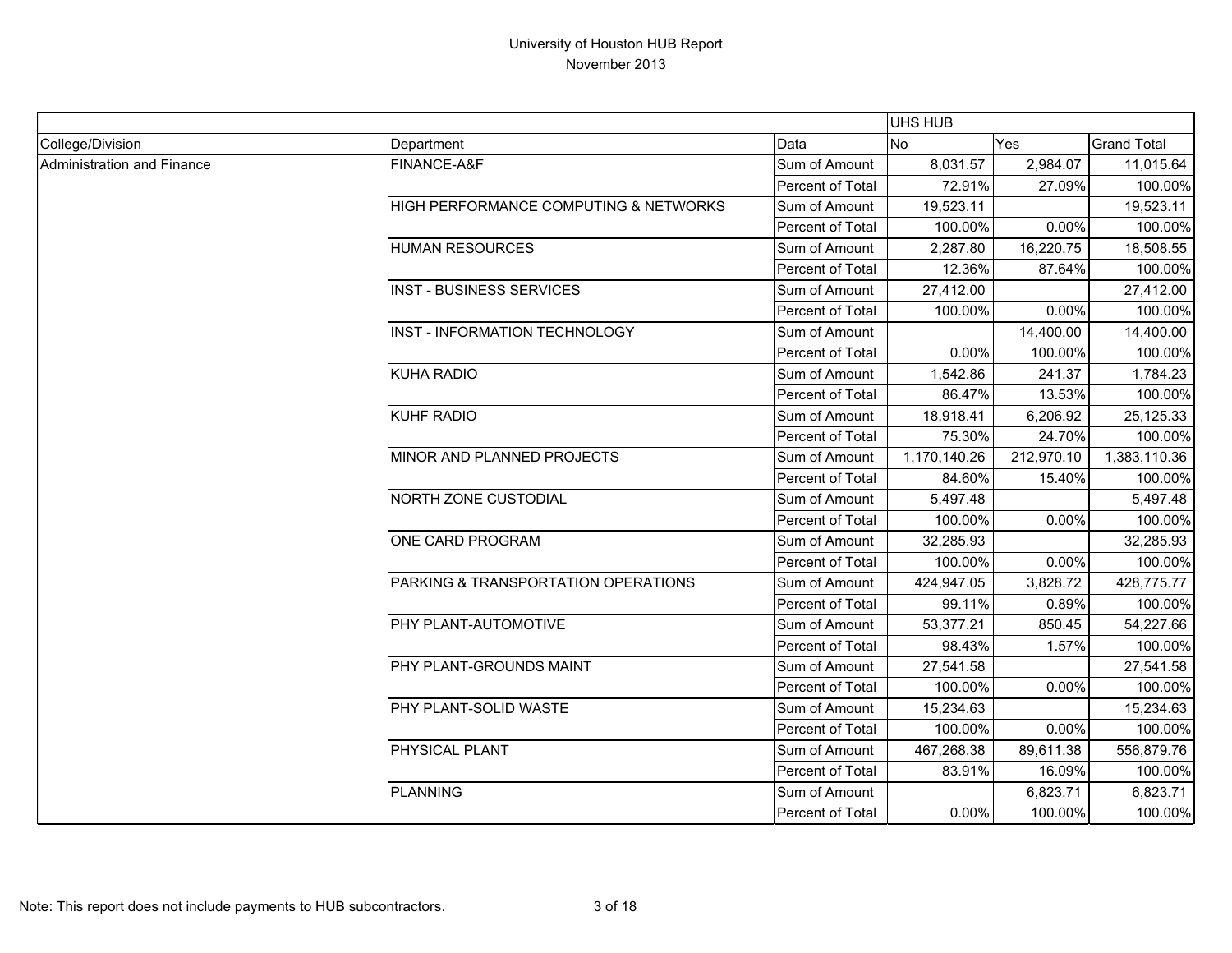|                            |                                          |                  | <b>UHS HUB</b> |            |                    |
|----------------------------|------------------------------------------|------------------|----------------|------------|--------------------|
| College/Division           | Department                               | Data             | N <sub>o</sub> | Yes        | <b>Grand Total</b> |
| Administration and Finance | POLICE                                   | Sum of Amount    | 48,011.06      | 21,603.06  | 69,614.12          |
|                            |                                          | Percent of Total | 68.97%         | 31.03%     | 100.00%            |
|                            | POSTAL SERVICES OPERATIONS               | Sum of Amount    | 13,366.63      |            | 13,366.63          |
|                            |                                          | Percent of Total | 100.00%        | 0.00%      | 100.00%            |
|                            | PRINTING OPERATIONS                      | Sum of Amount    | 28,307.91      | 268.42     | 28,576.33          |
|                            |                                          | Percent of Total | 99.06%         | 0.94%      | 100.00%            |
|                            | PUBLIC SAFETY SYSTEMS                    | Sum of Amount    | 10,096.21      | 697.89     | 10,794.10          |
|                            |                                          | Percent of Total | 93.53%         | 6.47%      | 100.00%            |
|                            | PURCHASED UTILITIES                      | Sum of Amount    | 3,208.31       |            | 3,208.31           |
|                            |                                          | Percent of Total | 100.00%        | 0.00%      | 100.00%            |
|                            | <b>REAL ESTATE SERVICES</b>              | Sum of Amount    |                | 10.85      | 10.85              |
|                            |                                          | Percent of Total | 0.00%          | 100.00%    | 100.00%            |
|                            | <b>RISK MANAGEMENT</b>                   | Sum of Amount    | 4,482.80       | 2,275.38   | 6,758.18           |
|                            |                                          | Percent of Total | 66.33%         | 33.67%     | 100.00%            |
|                            | <b>SERVICE LEVEL AGREEMENT</b>           | Sum of Amount    | 30,631.58      | 227,610.64 | 258,242.22         |
|                            |                                          | Percent of Total | 11.86%         | 88.14%     | 100.00%            |
|                            | <b>SKILLED TRADES</b>                    | Sum of Amount    | 486.00         | 8,900.00   | 9,386.00           |
|                            |                                          | Percent of Total | 5.18%          | 94.82%     | 100.00%            |
|                            | <b>STUDENT FINANCIAL SERVICES</b>        | Sum of Amount    | 13,106.77      | 683.92     | 13,790.69          |
|                            |                                          | Percent of Total | 95.04%         | 4.96%      | 100.00%            |
|                            | <b>TECHNOLOGY SERVICES &amp; SUPPORT</b> | Sum of Amount    | 130,680.43     | 71,583.72  | 202,264.15         |
|                            |                                          | Percent of Total | 64.61%         | 35.39%     | 100.00%            |
|                            | TV PUBLIC BROADCASTING                   | Sum of Amount    | 102,962.68     | 5,965.53   | 108,928.21         |
|                            |                                          | Percent of Total | 94.52%         | 5.48%      | 100.00%            |
|                            | UH SPORTS AND ENTERTAINMENT SVC          | Sum of Amount    | 161,001.32     |            | 161,001.32         |
|                            |                                          | Percent of Total | 100.00%        | 0.00%      | 100.00%            |
|                            | <b>UIT SECURITY</b>                      | Sum of Amount    | 766.20         | 251.20     | 1,017.40           |
|                            |                                          | Percent of Total | 75.31%         | 24.69%     | 100.00%            |
|                            | UNIV INFORMATION TECH PROJECTS           | Sum of Amount    | 3,327.56       |            | 3,327.56           |
|                            |                                          | Percent of Total | 100.00%        | 0.00%      | 100.00%            |
|                            | UNIV PROPERTY SERVICES OPERATIONS        | Sum of Amount    | 381,861.00     |            | 381,861.00         |
|                            |                                          | Percent of Total | 100.00%        | $0.00\%$   | 100.00%            |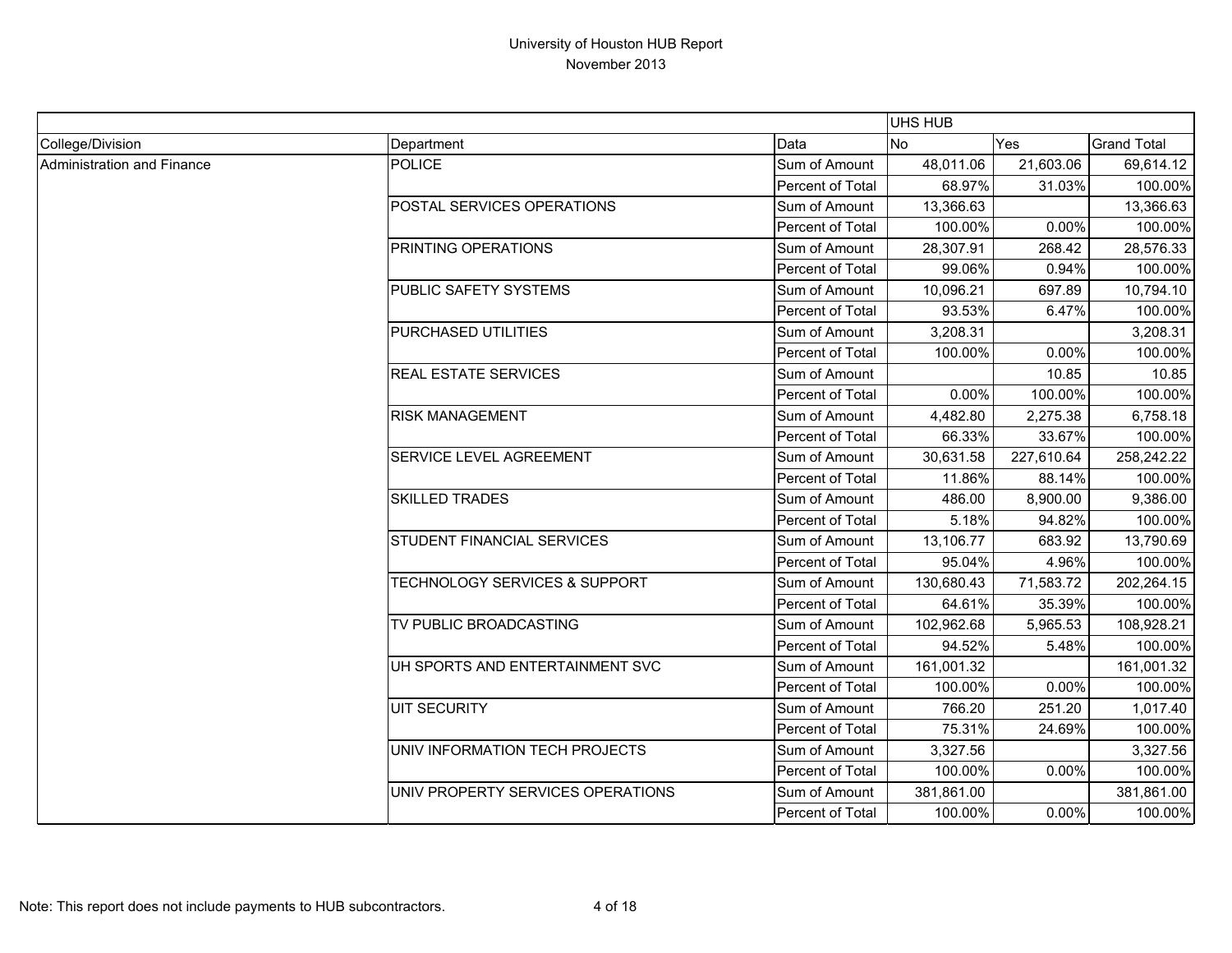|                                             |                                       |                         | UHS HUB        |              |                    |
|---------------------------------------------|---------------------------------------|-------------------------|----------------|--------------|--------------------|
| College/Division                            | Department                            | Data                    | N <sub>o</sub> | Yes          | <b>Grand Total</b> |
| Administration and Finance                  | UNIVERSITY INFORMATION TECHNOLOGY     | Sum of Amount           | 9,597.25       | 2,724.24     | 12,321.49          |
|                                             |                                       | Percent of Total        | 77.89%         | 22.11%       | 100.00%            |
| Administration and Finance Sum of Amount    |                                       |                         | 17,103,624.95  | 1,071,085.13 | 18,174,710.08      |
| Administration and Finance Percent of Total |                                       |                         | 94.11%         | 5.89%        | 100.00%            |
| Architecture                                | <b>DEAN, ARCHITECTURE</b>             | Sum of Amount           | 121,620.66     | 2,397.24     | 124,017.90         |
|                                             |                                       | Percent of Total        | 98.07%         | 1.93%        | 100.00%            |
| Architecture Sum of Amount                  |                                       | 121,620.66              | 2,397.24       | 124,017.90   |                    |
| <b>Architecture Percent of Total</b>        |                                       |                         | 98.07%         | 1.93%        | 100.00%            |
| <b>Business Administration</b>              | ACCOUNTANCY AND TAXATION              | Sum of Amount           | 3,346.73       | 2,710.59     | 6,057.32           |
|                                             |                                       | Percent of Total        | 55.25%         | 44.75%       | 100.00%            |
|                                             | ACCOUNTING CERTIFICATE PROGRAM        | Sum of Amount           | 562.30         | 118.97       | 681.27             |
|                                             |                                       | Percent of Total        | 82.54%         | 17.46%       | 100.00%            |
|                                             | <b>BAUER CAREER SERVICES CTR</b>      | Sum of Amount           | 15,876.56      | 111.63       | 15,988.19          |
|                                             |                                       | Percent of Total        | 99.30%         | 0.70%        | 100.00%            |
|                                             | <b>BAUER COMMUNICATIONS</b>           | Sum of Amount           | 14,060.48      | 159.35       | 14,219.83          |
|                                             |                                       | Percent of Total        | 98.88%         | 1.12%        | 100.00%            |
|                                             | <b>BAUER DIVISION OF TECHNOLOGY</b>   | Sum of Amount           | 12,057.02      | 6,562.14     | 18,619.16          |
|                                             |                                       | Percent of Total        | 64.76%         | 35.24%       | 100.00%            |
|                                             | <b>BAUER EXTERNAL RELATIONS DEPT</b>  | Sum of Amount           | 504.69         | 504.69       | 1,009.38           |
|                                             |                                       | Percent of Total        | 50.00%         | 50.00%       | 100.00%            |
|                                             | <b>BAUER MARKETING INITIATIVES</b>    | Sum of Amount           | 8,348.96       |              | 8,348.96           |
|                                             |                                       | Percent of Total        | 100.00%        | 0.00%        | 100.00%            |
|                                             | DEAN'S OFFICE, BAUER COLLEGE          | Sum of Amount           | 175,965.74     | 76,913.39    | 252,879.13         |
|                                             |                                       | Percent of Total        | 69.58%         | 30.42%       | 100.00%            |
|                                             | <b>DECISION AND INFORMATION SCIEN</b> | Sum of Amount           | 17,401.11      | 4,226.43     | 21,627.54          |
|                                             |                                       | <b>Percent of Total</b> | 80.46%         | 19.54%       | 100.00%            |
|                                             | <b>EXECUTIVE DEGREE PROGRAMS</b>      | Sum of Amount           | 36,314.34      | 877.86       | 37,192.20          |
|                                             |                                       | Percent of Total        | 97.64%         | 2.36%        | 100.00%            |
|                                             | FINANCE-BAUER COLLEGE                 | Sum of Amount           | 2,572.29       | 642.31       | 3,214.60           |
|                                             |                                       | Percent of Total        | 80.02%         | 19.98%       | 100.00%            |
|                                             | MANAGEMENT-BAUER COLLEGE              | Sum of Amount           | 14,036.83      | 819.19       | 14,856.02          |
|                                             |                                       | Percent of Total        | 94.49%         | 5.51%        | 100.00%            |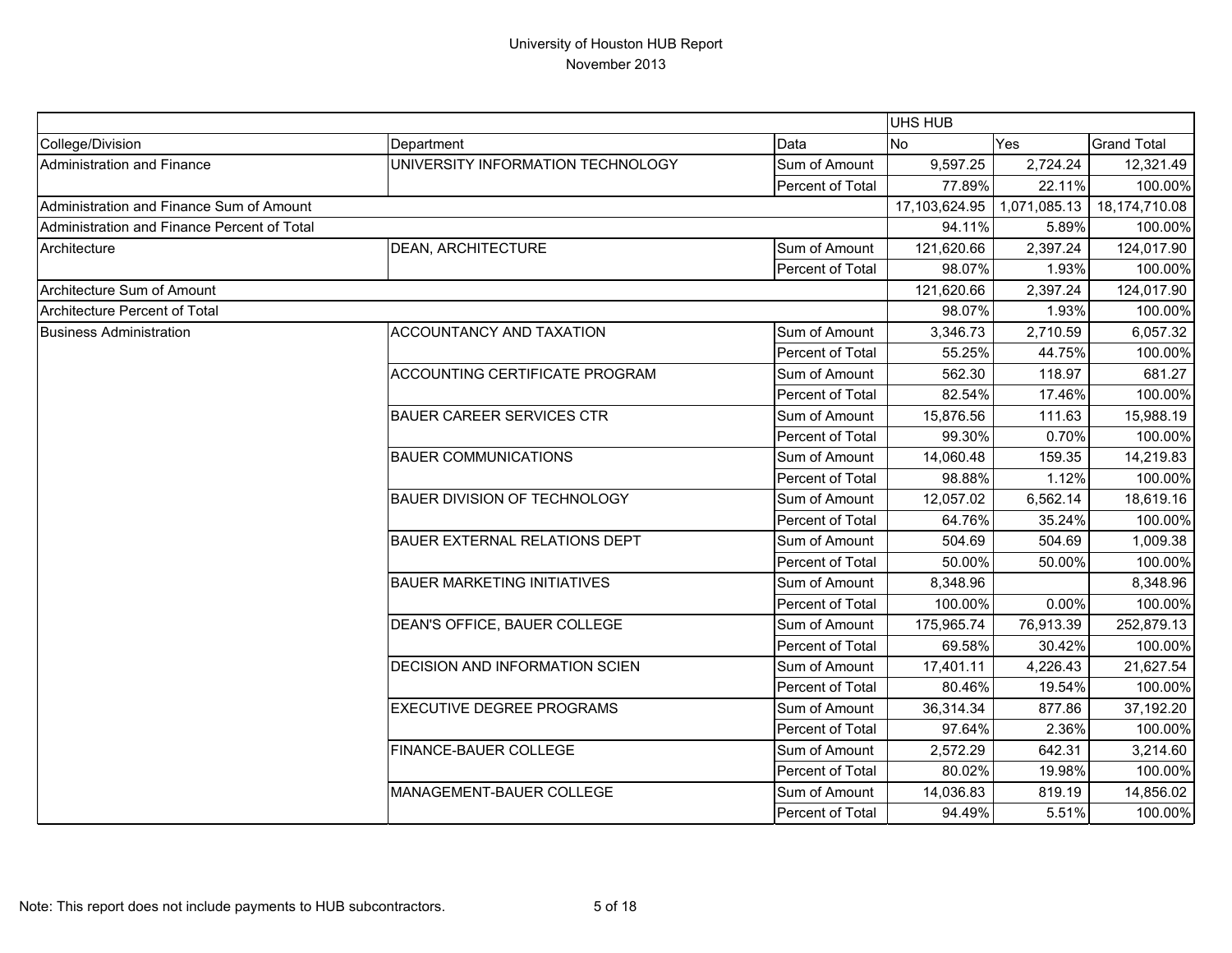|                                          |                                       |                  | UHS HUB    |            |                    |
|------------------------------------------|---------------------------------------|------------------|------------|------------|--------------------|
| College/Division                         | Department                            | Data             | <b>No</b>  | Yes        | <b>Grand Total</b> |
| <b>Business Administration</b>           | MARKETING-BAUER COLLEGE               | Sum of Amount    | 5,552.49   | 706.93     | 6,259.42           |
|                                          |                                       | Percent of Total | 88.71%     | 11.29%     | 100.00%            |
|                                          | <b>MBA STUDENT SERVICES CENTER</b>    | Sum of Amount    | 2,565.36   | 4,257.79   | 6,823.15           |
|                                          |                                       | Percent of Total | 37.60%     | 62.40%     | 100.00%            |
|                                          | <b>SALES EXCELLENCE INSTITUTE</b>     | Sum of Amount    | 22,781.89  | 4,269.55   | 27,051.44          |
|                                          |                                       | Percent of Total | 84.22%     | 15.78%     | 100.00%            |
|                                          | SMALL BUSINESS DEV CENTER             | Sum of Amount    | 98,757.18  | 5,975.11   | 104,732.29         |
|                                          |                                       | Percent of Total | 94.29%     | 5.71%      | 100.00%            |
|                                          | UNDERGRAD BUSINESS PROG               | Sum of Amount    | 6,546.06   | 3,450.10   | 9,996.16           |
|                                          |                                       | Percent of Total | 65.49%     | 34.51%     | 100.00%            |
|                                          | <b>WOLFF CTR FOR ENTREPRENEURSHIP</b> | Sum of Amount    | 3,131.85   | 1,212.57   | 4,344.42           |
|                                          |                                       | Percent of Total | 72.09%     | 27.91%     | 100.00%            |
| Business Administration Sum of Amount    |                                       |                  | 440,381.88 | 113,518.60 | 553,900.48         |
| Business Administration Percent of Total |                                       |                  | 79.51%     | 20.49%     | 100.00%            |
| <b>Chancellor/President</b>              | <b>BASEBALL</b>                       | Sum of Amount    | 7,705.45   |            | 7,705.45           |
|                                          |                                       | Percent of Total | 100.00%    | 0.00%      | 100.00%            |
|                                          | COMMUNITY RELATIONS & INST ACCESS     | Sum of Amount    | 1,529.43   | 171.88     | 1,701.31           |
|                                          |                                       | Percent of Total | 89.90%     | 10.10%     | 100.00%            |
|                                          | <b>FOOTBALL</b>                       | Sum of Amount    | 199,233.25 | 4,942.84   | 204,176.09         |
|                                          |                                       | Percent of Total | 97.58%     | 2.42%      | 100.00%            |
|                                          | <b>INACTIVE MEN'S BASKETBALL</b>      | Sum of Amount    | 184.06     |            | 184.06             |
|                                          |                                       | Percent of Total | 100.00%    | 0.00%      | 100.00%            |
|                                          | INTERCOLLEGIATE ATHLETICS             | Sum of Amount    | 218,011.07 | 11,079.11  | 229,090.18         |
|                                          |                                       | Percent of Total | 95.16%     | 4.84%      | 100.00%            |
|                                          | <b>MEN'S BASKETBALL</b>               | Sum of Amount    | 15,504.64  | 872.22     | 16,376.86          |
|                                          |                                       | Percent of Total | 94.67%     | 5.33%      | 100.00%            |
|                                          | <b>MEN'S GOLF</b>                     | Sum of Amount    | 1,925.61   |            | 1,925.61           |
|                                          |                                       | Percent of Total | 100.00%    | 0.00%      | 100.00%            |
|                                          | <b>MEN'S TRACK AND FIELD</b>          | Sum of Amount    | 6,894.09   | 198.55     | 7,092.64           |
|                                          |                                       | Percent of Total | 97.20%     | 2.80%      | 100.00%            |
|                                          | OFFICE EQUAL OPPORTUNITY SRVS         | Sum of Amount    | 310.75     |            | 310.75             |
|                                          |                                       | Percent of Total | 100.00%    | 0.00%      | 100.00%            |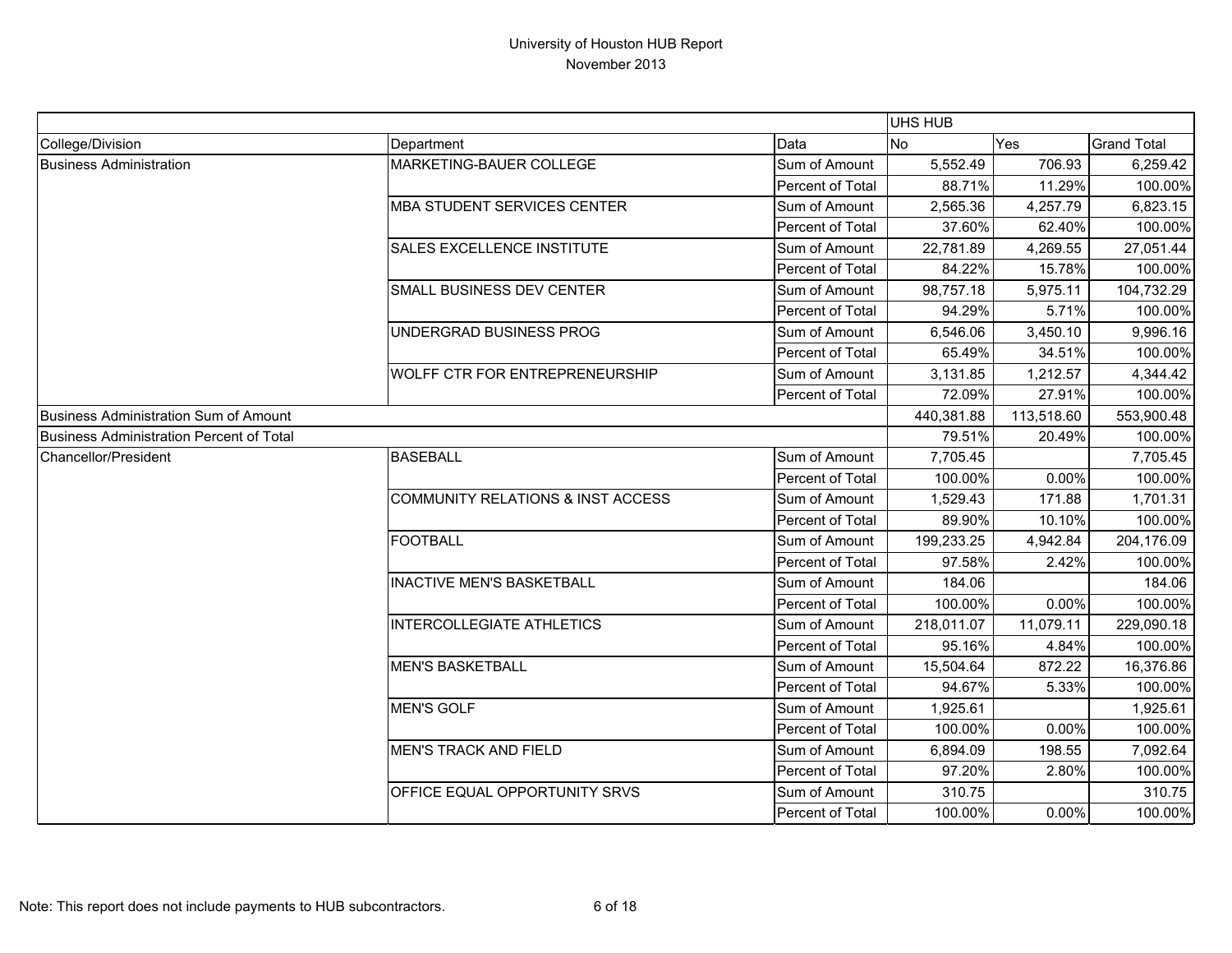|                                       |                                      |                  | UHS HUB    |           |                    |
|---------------------------------------|--------------------------------------|------------------|------------|-----------|--------------------|
| College/Division                      | Department                           | Data             | <b>No</b>  | Yes       | <b>Grand Total</b> |
| Chancellor/President                  | OFFICE OF SPECIAL EVENTS             | Sum of Amount    | 29,856.13  | 449.80    | 30,305.93          |
|                                       |                                      | Percent of Total | 98.52%     | 1.48%     | 100.00%            |
|                                       | <b>PRESIDENT</b>                     | Sum of Amount    | 9,801.18   | 153.96    | 9,955.14           |
|                                       |                                      | Percent of Total | 98.45%     | 1.55%     | 100.00%            |
|                                       | <b>STAFF COUNCIL</b>                 | Sum of Amount    | 115.64     |           | 115.64             |
|                                       |                                      | Percent of Total | 100.00%    | 0.00%     | 100.00%            |
|                                       | <b>WOMEN'S BASKETBALL</b>            | Sum of Amount    | 7,062.59   | 849.25    | 7,911.84           |
|                                       |                                      | Percent of Total | 89.27%     | 10.73%    | 100.00%            |
|                                       | <b>WOMEN'S SOCCER</b>                | Sum of Amount    | 8,091.66   | 1,089.10  | 9,180.76           |
|                                       |                                      | Percent of Total | 88.14%     | 11.86%    | 100.00%            |
|                                       | <b>WOMEN'S SOFTBALL</b>              | Sum of Amount    | 6,099.05   |           | 6,099.05           |
|                                       |                                      | Percent of Total | 100.00%    | 0.00%     | 100.00%            |
|                                       | <b>WOMEN'S SWIMMING &amp; DIVING</b> | Sum of Amount    | 6,090.18   | 138.00    | 6,228.18           |
|                                       |                                      | Percent of Total | 97.78%     | 2.22%     | 100.00%            |
|                                       | <b>WOMEN'S TENNIS</b>                | Sum of Amount    | 3,370.68   |           | 3,370.68           |
|                                       |                                      | Percent of Total | 100.00%    | 0.00%     | 100.00%            |
|                                       | <b>WOMEN'S VOLLEYBALL</b>            | Sum of Amount    | 9,399.59   |           | 9,399.59           |
|                                       |                                      | Percent of Total | 100.00%    | 0.00%     | 100.00%            |
| Chancellor/President Sum of Amount    |                                      |                  | 531,185.05 | 19,944.71 | 551,129.76         |
| Chancellor/President Percent of Total |                                      |                  | 96.38%     | 3.62%     | 100.00%            |
| Education                             | <b>ASIAN AMERICAN STUDIES</b>        | Sum of Amount    | 4,818.49   | 228.41    | 5,046.90           |
|                                       |                                      | Percent of Total | 95.47%     | 4.53%     | 100.00%            |
|                                       | CENTER FOR INFO TECH IN EDUCATION    | Sum of Amount    | 14,170.98  | 467.52    | 14,638.50          |
|                                       |                                      | Percent of Total | 96.81%     | 3.19%     | 100.00%            |
|                                       | <b>CHARTER SCHOOL</b>                | Sum of Amount    | 13,755.03  | 872.20    | 14,627.23          |
|                                       |                                      | Percent of Total | 94.04%     | 5.96%     | 100.00%            |
|                                       | CONSISTENCY MGMT & COOP DISCIP       | Sum of Amount    | 3,744.40   |           | 3,744.40           |
|                                       |                                      | Percent of Total | 100.00%    | 0.00%     | 100.00%            |
|                                       | <b>CURRICULUM AND INSTRUCTION</b>    | Sum of Amount    | 19,509.18  | 853.98    | 20,363.16          |
|                                       |                                      | Percent of Total | 95.81%     | 4.19%     | 100.00%            |
|                                       | <b>DEAN, EDUCATION</b>               | Sum of Amount    | 28,669.80  | 3,336.37  | 32,006.17          |
|                                       |                                      | Percent of Total | 89.58%     | 10.42%    | 100.00%            |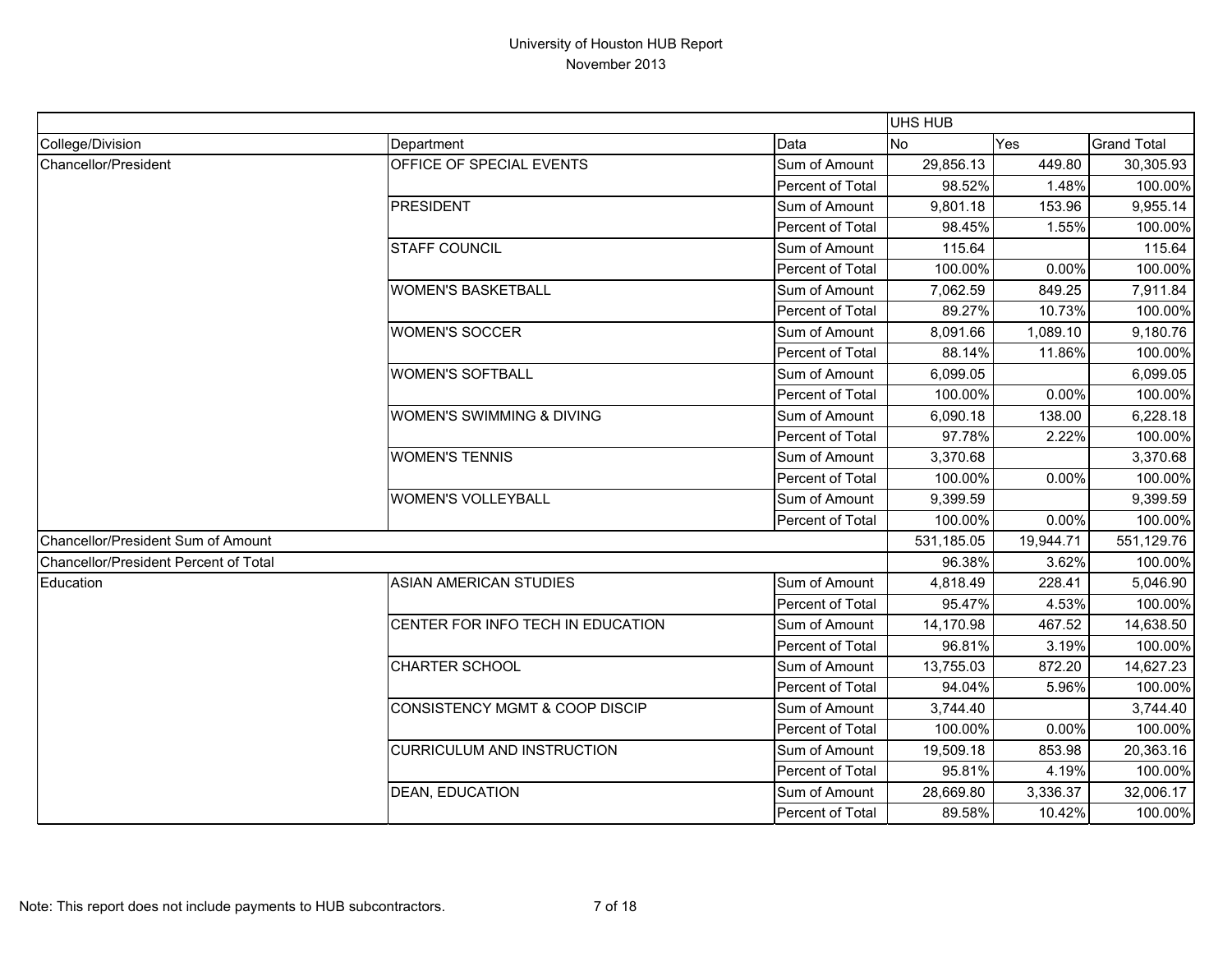|                                   |                                         |                  | UHS HUB    |            |                    |
|-----------------------------------|-----------------------------------------|------------------|------------|------------|--------------------|
| College/Division                  | Department                              | Data             | <b>No</b>  | Yes        | <b>Grand Total</b> |
| Education                         | EDUCATIONAL PSYCHOLOGY                  | Sum of Amount    | 23,311.40  | 18,819.09  | 42,130.49          |
|                                   |                                         | Percent of Total | 55.33%     | 44.67%     | 100.00%            |
|                                   | INSTITUTE FOR URBAN EDUCATION           | Sum of Amount    | 319.17     | 268.17     | 587.34             |
|                                   |                                         | Percent of Total | 54.34%     | 45.66%     | 100.00%            |
| Education Sum of Amount           |                                         |                  | 108,298.45 | 24,845.74  | 133,144.19         |
| <b>Education Percent of Total</b> |                                         |                  | 81.34%     | 18.66%     | 100.00%            |
| Engineering                       | <b>BIOMEDICAL ENGINEERING</b>           | Sum of Amount    | 112,437.91 | 156.98     | 112,594.89         |
|                                   |                                         | Percent of Total | 99.86%     | 0.14%      | 100.00%            |
|                                   | <b>CHEMICAL ENGINEERING</b>             | Sum of Amount    | 96,014.59  | 2,014.57   | 98,029.16          |
|                                   |                                         | Percent of Total | 97.94%     | 2.06%      | 100.00%            |
|                                   | <b>CIVIL ENGINEERING</b>                | Sum of Amount    | 117,653.86 | 2,705.57   | 120,359.43         |
|                                   |                                         | Percent of Total | 97.75%     | 2.25%      | 100.00%            |
|                                   | <b>CTR FOR INNOVATIVE GROUTING</b>      | Sum of Amount    | 4,597.26   |            | 4,597.26           |
|                                   |                                         | Percent of Total | 100.00%    | 0.00%      | 100.00%            |
|                                   | <b>DEAN, ENGINEERING</b>                | Sum of Amount    | 197,795.67 | 6,724.48   | 204,520.15         |
|                                   |                                         | Percent of Total | 96.71%     | 3.29%      | 100.00%            |
|                                   | <b>ELECTRICAL ENGINEERING</b>           | Sum of Amount    | 64,944.51  | 350.19     | 65,294.70          |
|                                   |                                         | Percent of Total | 99.46%     | 0.54%      | 100.00%            |
|                                   | <b>ENGINEERING SERVICES</b>             | Sum of Amount    | 5,667.59   | 29.39      | 5,696.98           |
|                                   |                                         | Percent of Total | 99.48%     | 0.52%      | 100.00%            |
|                                   | <b>INDUSTRIAL ENGINEERING</b>           | Sum of Amount    | 1,812.01   | 16.68      | 1,828.69           |
|                                   |                                         | Percent of Total | 99.09%     | 0.91%      | 100.00%            |
|                                   | <b>INTEGRATED BIO &amp; NANO SYSTEM</b> | Sum of Amount    | 2,061.96   |            | 2,061.96           |
|                                   |                                         | Percent of Total | 100.00%    | 0.00%      | 100.00%            |
|                                   | MECHANICAL ENGINEERING                  | Sum of Amount    | 148,070.04 | 303,256.58 | 451,326.62         |
|                                   |                                         | Percent of Total | 32.81%     | 67.19%     | 100.00%            |
|                                   | NATL CTR FOR AIRBORNE LASER MAPPING     | Sum of Amount    | 7,195.57   | 241.14     | 7,436.71           |
|                                   |                                         | Percent of Total | 96.76%     | 3.24%      | 100.00%            |
|                                   | <b>WIND ENERGY CENTER</b>               | Sum of Amount    | 11,916.26  | 543.73     | 12,459.99          |
|                                   |                                         | Percent of Total | 95.64%     | 4.36%      | 100.00%            |
| Engineering Sum of Amount         |                                         |                  | 770,167.23 | 316,039.31 | 1,086,206.54       |
| Engineering Percent of Total      |                                         |                  | 70.90%     | 29.10%     | 100.00%            |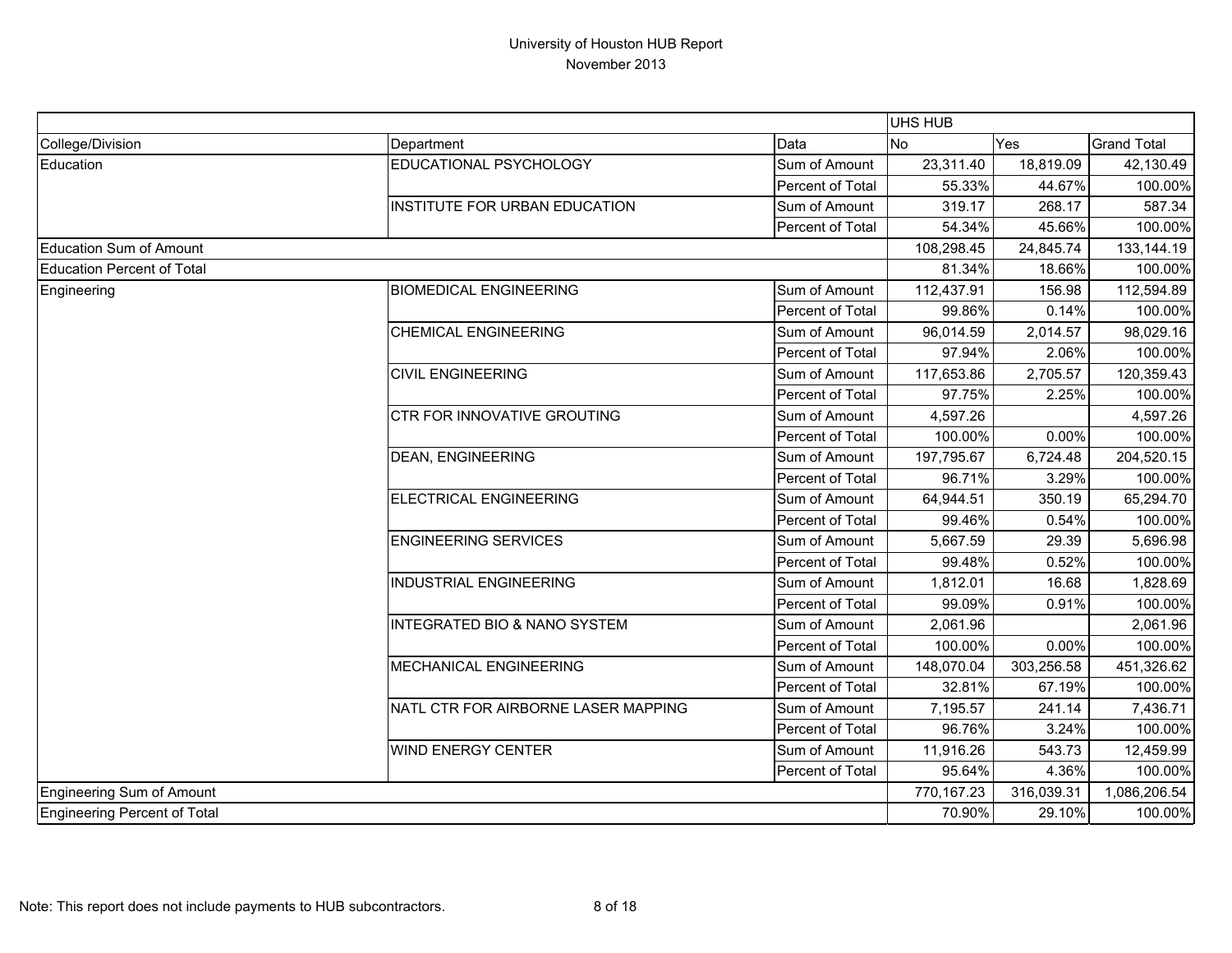|                                                  |                                         |                  | UHS HUB   |          |                    |
|--------------------------------------------------|-----------------------------------------|------------------|-----------|----------|--------------------|
| College/Division                                 | Department                              | Data             | No        | Yes      | <b>Grand Total</b> |
| Graduate College of Social Work                  | ADMISSIONS-GCSW                         | Sum of Amount    | 3,954.10  | 47.50    | 4,001.60           |
|                                                  |                                         | Percent of Total | 98.81%    | 1.19%    | 100.00%            |
|                                                  | <b>ALUMNI &amp; CAREER SERVICES</b>     | Sum of Amount    |           | 214.44   | 214.44             |
|                                                  |                                         | Percent of Total | 0.00%     | 100.00%  | 100.00%            |
|                                                  | <b>AMERICAN HUMANICS</b>                | Sum of Amount    |           | 303.84   | 303.84             |
|                                                  |                                         | Percent of Total | 0.00%     | 100.00%  | 100.00%            |
|                                                  | <b>CHILD &amp; FAMILY CENTER</b>        | Sum of Amount    | 2,667.84  | 636.48   | 3,304.32           |
|                                                  |                                         | Percent of Total | 80.74%    | 19.26%   | 100.00%            |
|                                                  | <b>CTR FOR HEALTH EQUITY &amp; EVAL</b> | Sum of Amount    | 66.08     |          | 66.08              |
|                                                  |                                         | Percent of Total | 100.00%   | 0.00%    | 100.00%            |
|                                                  | <b>DEAN, SOCIAL WORK</b>                | Sum of Amount    | 1,028.20  | 1,123.68 | 2,151.88           |
|                                                  |                                         | Percent of Total | 47.78%    | 52.22%   | 100.00%            |
|                                                  | <b>DEVELOPMENT-GCSW</b>                 | Sum of Amount    |           | 401.36   | 401.36             |
|                                                  |                                         | Percent of Total | 0.00%     | 100.00%  | 100.00%            |
|                                                  | <b>FIELD OFFICE</b>                     | Sum of Amount    |           | 45.52    | 45.52              |
|                                                  |                                         | Percent of Total | 0.00%     | 100.00%  | 100.00%            |
|                                                  | <b>GCSW INFORMATION TECHNOLOGY</b>      | Sum of Amount    | 1,723.27  | 184.50   | 1,907.77           |
|                                                  |                                         | Percent of Total | 90.33%    | 9.67%    | 100.00%            |
|                                                  | <b>GULEN INSTITUTE</b>                  | Sum of Amount    | 362.87    |          | 362.87             |
|                                                  |                                         | Percent of Total | 100.00%   | 0.00%    | 100.00%            |
|                                                  | <b>OFFICE OF COMMUNITY PROJECTS</b>     | Sum of Amount    | 1,354.50  | 65.00    | 1,419.50           |
|                                                  |                                         | Percent of Total | 95.42%    | 4.58%    | 100.00%            |
|                                                  | <b>PHD PROGRAM</b>                      | Sum of Amount    |           | 27.40    | 27.40              |
|                                                  |                                         | Percent of Total | 0.00%     | 100.00%  | 100.00%            |
| Graduate College of Social Work Sum of Amount    |                                         |                  | 11,156.86 | 3,049.72 | 14,206.58          |
| Graduate College of Social Work Percent of Total |                                         |                  | 78.53%    | 21.47%   | 100.00%            |
| Honors College                                   | <b>DEAN, HONORS COLLEGE</b>             | Sum of Amount    | 51,411.06 | 1,145.39 | 52,556.45          |
|                                                  |                                         | Percent of Total | 97.82%    | 2.18%    | 100.00%            |
| Honors College Sum of Amount                     |                                         |                  | 51,411.06 | 1,145.39 | 52,556.45          |
| Honors College Percent of Total                  |                                         |                  | 97.82%    | 2.18%    | 100.00%            |
| Hotel and Restaurant Management                  | DEAN, HOTEL & RESTAURANT MANAG          | Sum of Amount    | 16,878.16 | 417.53   | 17,295.69          |
|                                                  |                                         | Percent of Total | 97.59%    | 2.41%    | 100.00%            |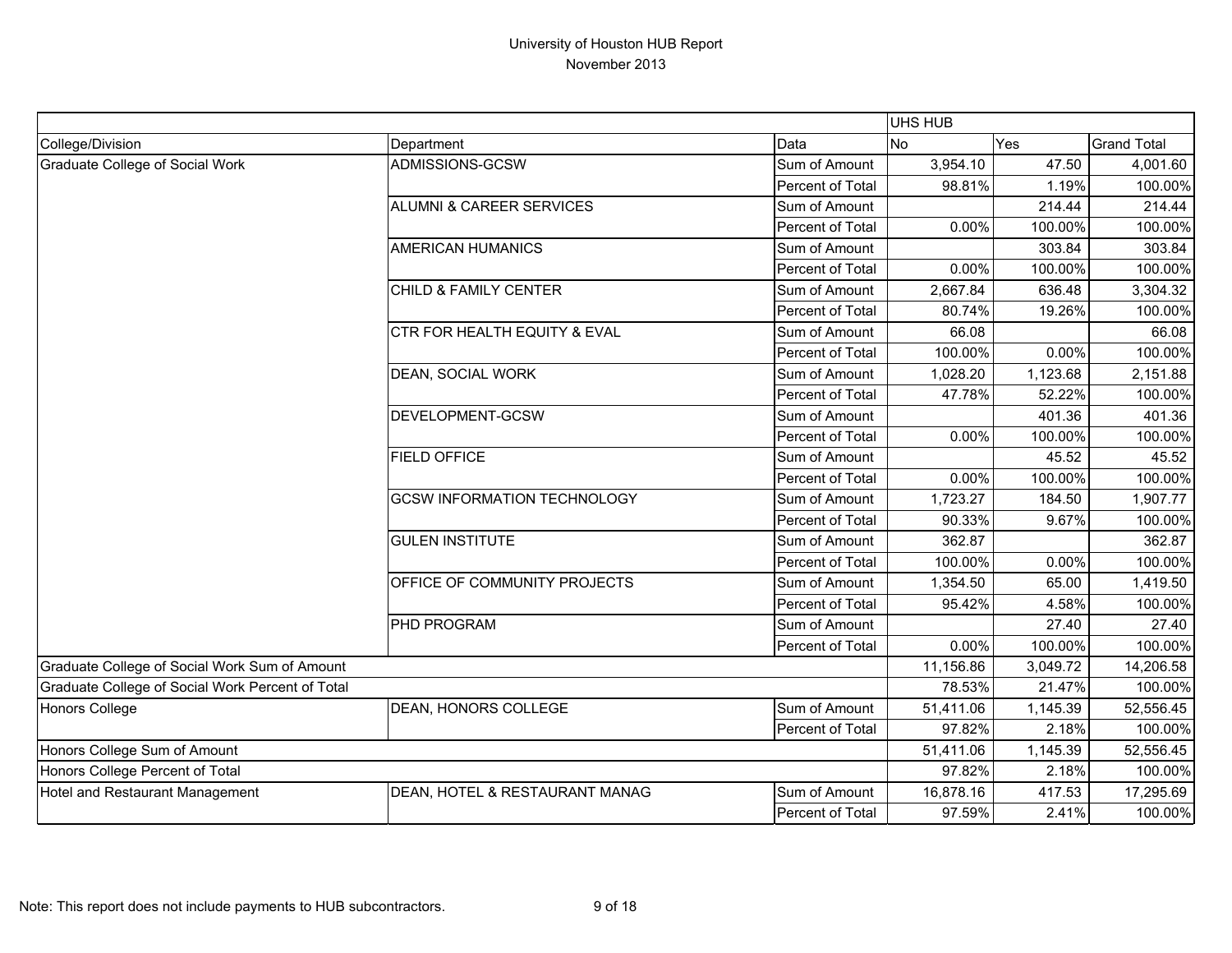|                                                  |                                     |                  | UHS HUB    |          |                    |
|--------------------------------------------------|-------------------------------------|------------------|------------|----------|--------------------|
| College/Division                                 | Department                          | Data             | <b>No</b>  | Yes      | <b>Grand Total</b> |
| Hotel and Restaurant Management                  | HOTEL AND RESTAURANT MANAGEMENT     | Sum of Amount    | 322,726.14 | 8,977.29 | 331,703.43         |
|                                                  |                                     | Percent of Total | 97.29%     | 2.71%    | 100.00%            |
| Hotel and Restaurant Management Sum of Amount    |                                     |                  | 339,604.30 | 9,394.82 | 348,999.12         |
| Hotel and Restaurant Management Percent of Total |                                     |                  | 97.31%     | 2.69%    | 100.00%            |
| Law Center                                       | <b>BLAKELEY INSTITUTE</b>           | Sum of Amount    | 2,611.44   | 359.37   | 2,970.81           |
|                                                  |                                     | Percent of Total | 87.90%     | 12.10%   | 100.00%            |
|                                                  | <b>BUSINESS SERVICES, LAW</b>       | Sum of Amount    | 4,107.30   | 1,008.00 | 5,115.30           |
|                                                  |                                     | Percent of Total | 80.29%     | 19.71%   | 100.00%            |
|                                                  | <b>CAREER SERVICES, LAW</b>         | Sum of Amount    | 347.95     | 79.95    | 427.90             |
|                                                  |                                     | Percent of Total | 81.32%     | 18.68%   | 100.00%            |
|                                                  | DEAN, LAW                           | Sum of Amount    | 3,823.00   |          | 3,823.00           |
|                                                  |                                     | Percent of Total | 100.00%    | 0.00%    | 100.00%            |
|                                                  | <b>EXTERNAL AFFAIRS, LAW</b>        | Sum of Amount    | 2,548.14   | 891.76   | 3,439.90           |
|                                                  |                                     | Percent of Total | 74.08%     | 25.92%   | 100.00%            |
|                                                  | FACILITIES, LAW                     | Sum of Amount    | 15,242.05  | 6,299.66 | 21,541.71          |
|                                                  |                                     | Percent of Total | 70.76%     | 29.24%   | 100.00%            |
|                                                  | <b>FACULTY SUPPORT LAW</b>          | Sum of Amount    | 3,463.82   | 527.59   | 3,991.41           |
|                                                  |                                     | Percent of Total | 86.78%     | 13.22%   | 100.00%            |
|                                                  | HEALTH LAW & POLICY INSTITUTE       | Sum of Amount    | 7,313.42   | 353.91   | 7,667.33           |
|                                                  |                                     | Percent of Total | 95.38%     | 4.62%    | 100.00%            |
|                                                  | INST OF HIGHER EDU & GOVERNANCE LAW | Sum of Amount    | 9.60       |          | 9.60               |
|                                                  |                                     | Percent of Total | 100.00%    | 0.00%    | 100.00%            |
|                                                  | <b>LAW INFORMATION TECHNOLOGY</b>   | Sum of Amount    | 2,941.80   |          | 2,941.80           |
|                                                  |                                     | Percent of Total | 100.00%    | 0.00%    | 100.00%            |
|                                                  | <b>LAW LIBRARY</b>                  | Sum of Amount    | 22,817.06  |          | 22,817.06          |
|                                                  |                                     | Percent of Total | 100.00%    | 0.00%    | 100.00%            |
|                                                  | LEGAL AID CLINIC, LAW               | Sum of Amount    | 376.74     | 666.31   | 1,043.05           |
|                                                  |                                     | Percent of Total | 36.12%     | 63.88%   | 100.00%            |
|                                                  | LEGAL RESEARCH & WRITING, LAW       | Sum of Amount    |            | 828.60   | 828.60             |
|                                                  |                                     | Percent of Total | 0.00%      | 100.00%  | 100.00%            |
|                                                  | PUBLIC RELS & MARKETING, LAW        | Sum of Amount    | 10,136.25  |          | 10,136.25          |
|                                                  |                                     | Percent of Total | 100.00%    | $0.00\%$ | 100.00%            |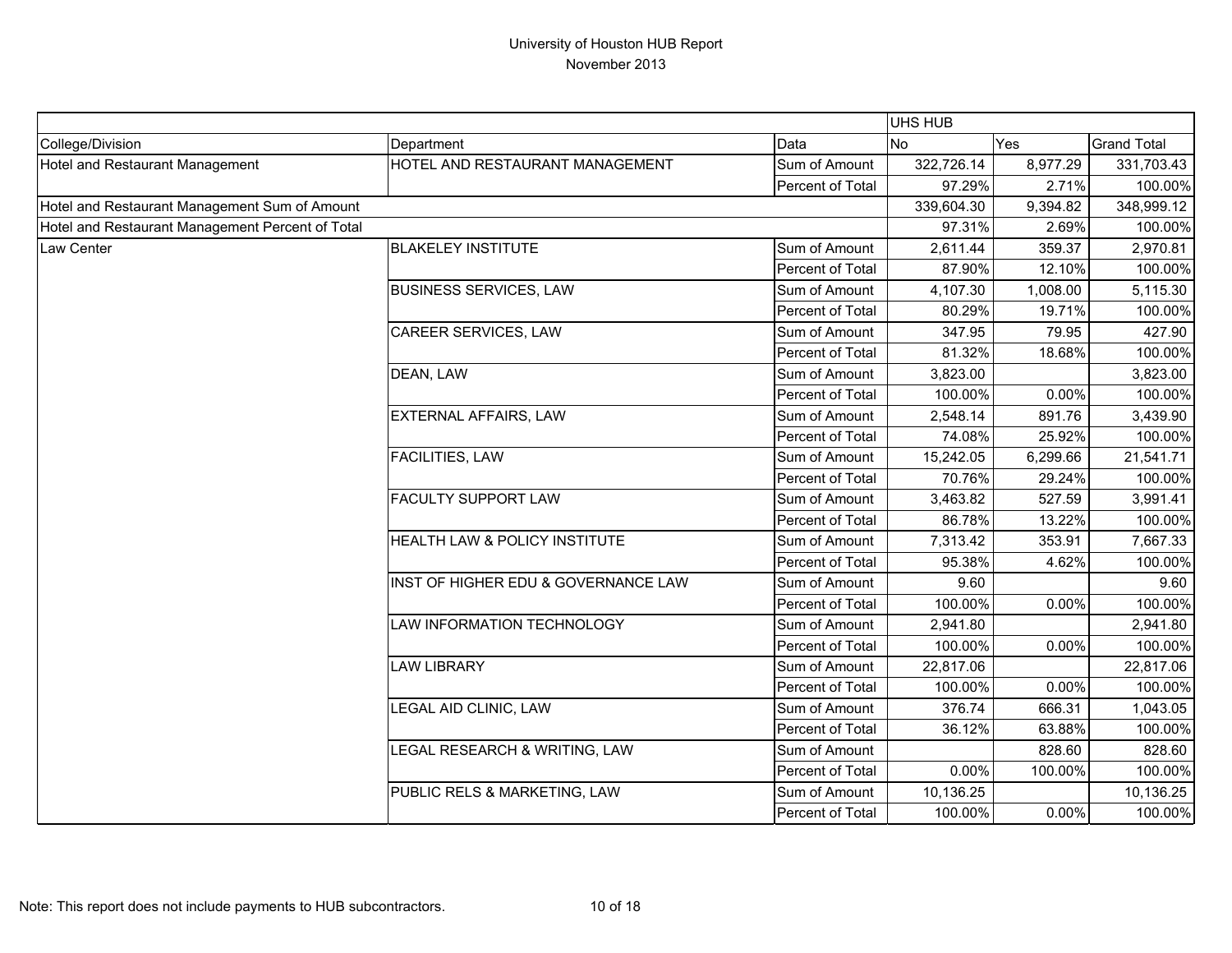|                                  |                                  |                  | UHS HUB   |           |                    |
|----------------------------------|----------------------------------|------------------|-----------|-----------|--------------------|
| College/Division                 | Department                       | Data             | No        | Yes       | <b>Grand Total</b> |
| Law Center                       | STUDENT ORGANIZATION, LAW        | Sum of Amount    | 220.20    | 1,746.60  | 1,966.80           |
|                                  |                                  | Percent of Total | 11.20%    | 88.80%    | 100.00%            |
|                                  | STUDENT SERVICES, LAW            | Sum of Amount    | 8,205.68  | 20.81     | 8,226.49           |
|                                  |                                  | Percent of Total | 99.75%    | 0.25%     | 100.00%            |
| Law Center Sum of Amount         |                                  |                  | 84,164.45 | 12,782.56 | 96,947.01          |
| Law Center Percent of Total      |                                  |                  | 86.81%    | 13.19%    | 100.00%            |
| Liberal Arts and Social Sciences | <b>AEROSPACE STUDIES</b>         | Sum of Amount    | 10,606.98 |           | 10,606.98          |
|                                  |                                  | Percent of Total | 100.00%   | 0.00%     | 100.00%            |
|                                  | AFRICAN-AMERICAN STUDIES         | Sum of Amount    | 1,962.19  | 1,183.79  | 3,145.98           |
|                                  |                                  | Percent of Total | 62.37%    | 37.63%    | 100.00%            |
|                                  | <b>ART</b>                       | Sum of Amount    | 43,448.40 | 3,237.85  | 46,686.25          |
|                                  |                                  | Percent of Total | 93.06%    | 6.94%     | 100.00%            |
|                                  | <b>ARTE PUBLICO</b>              | Sum of Amount    | 37,397.77 | 1,252.24  | 38,650.01          |
|                                  |                                  | Percent of Total | 96.76%    | 3.24%     | 100.00%            |
|                                  | <b>BAND</b>                      | Sum of Amount    | 12,501.30 | 270.38    | 12,771.68          |
|                                  |                                  | Percent of Total | 97.88%    | 2.12%     | 100.00%            |
|                                  | <b>BLAFFER GALLERY</b>           | Sum of Amount    | 38,971.63 | 162.20    | 39,133.83          |
|                                  |                                  | Percent of Total | 99.59%    | 0.41%     | 100.00%            |
|                                  | CENTER FOR PUBLIC HISTORY        | Sum of Amount    | 1,102.30  | 1,228.64  | 2,330.94           |
|                                  |                                  | Percent of Total | 47.29%    | 52.71%    | 100.00%            |
|                                  | CENTER FOR PUBLIC POLICY         | Sum of Amount    | 13,640.65 | 159.48    | 13,800.13          |
|                                  |                                  | Percent of Total | 98.84%    | 1.16%     | 100.00%            |
|                                  | <b>COMMUNICATION</b>             | Sum of Amount    | 10,028.80 | 4,703.02  | 14,731.82          |
|                                  |                                  | Percent of Total | 68.08%    | 31.92%    | 100.00%            |
|                                  | <b>COMMUNICATIONS DISORDERS</b>  | Sum of Amount    | 20,644.97 | 622.78    | 21,267.75          |
|                                  |                                  | Percent of Total | 97.07%    | 2.93%     | 100.00%            |
|                                  | COMPARATIVE CULTURAL STUDIES     | Sum of Amount    | 5,140.52  | 312.90    | 5,453.42           |
|                                  |                                  | Percent of Total | 94.26%    | 5.74%     | 100.00%            |
|                                  | CTR NEURO AND BIOMECH RESEARCH   | Sum of Amount    | 6,659.86  |           | 6,659.86           |
|                                  |                                  | Percent of Total | 100.00%   | 0.00%     | 100.00%            |
|                                  | <b>CWMCA CENTER FOR THE ARTS</b> | Sum of Amount    | 5,681.88  | 1,748.70  | 7,430.58           |
|                                  |                                  | Percent of Total | 76.47%    | 23.53%    | 100.00%            |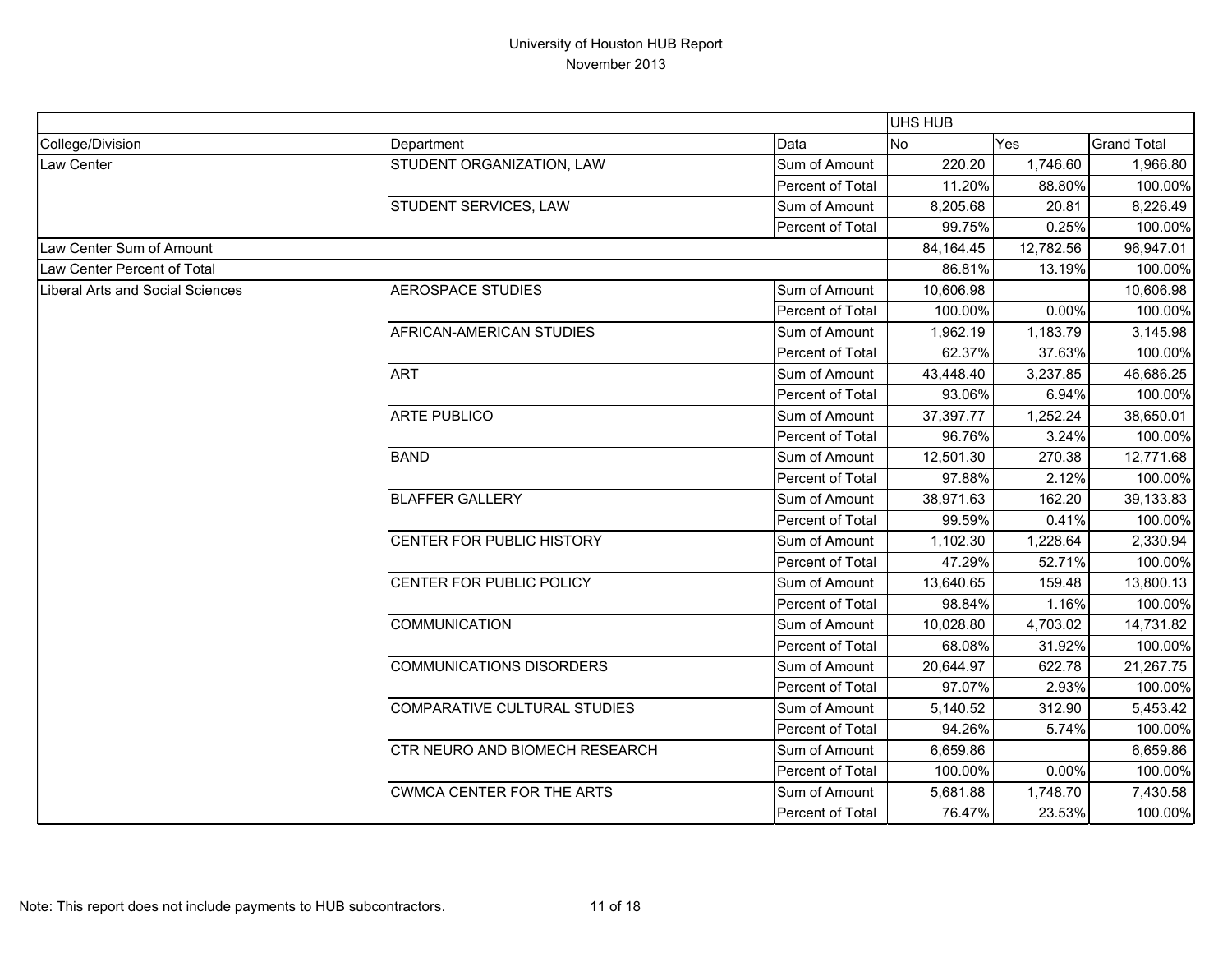|                                  |                                 |                  | <b>UHS HUB</b> |          |                    |
|----------------------------------|---------------------------------|------------------|----------------|----------|--------------------|
| College/Division                 | Department                      | Data             | <b>No</b>      | Yes      | <b>Grand Total</b> |
| Liberal Arts and Social Sciences | DEAN, LIBERAL ARTS & SOC SCI    | Sum of Amount    | 26,140.81      | 2,055.46 | 28,196.27          |
|                                  |                                 | Percent of Total | 92.71%         | 7.29%    | 100.00%            |
|                                  | <b>ECONOMICS</b>                | Sum of Amount    | 9,666.02       | 1,862.44 | 11,528.46          |
|                                  |                                 | Percent of Total | 83.84%         | 16.16%   | 100.00%            |
|                                  | <b>ENGLISH</b>                  | Sum of Amount    | 26,655.23      | 4,320.91 | 30,976.14          |
|                                  |                                 | Percent of Total | 86.05%         | 13.95%   | 100.00%            |
|                                  | HEALTH AND HUMAN PERFORMANCE    | Sum of Amount    | 46,110.15      | 906.56   | 47,016.71          |
|                                  |                                 | Percent of Total | 98.07%         | 1.93%    | 100.00%            |
|                                  | <b>HISPANIC STUDIES</b>         | Sum of Amount    | 12,318.24      | 3,843.82 | 16,162.06          |
|                                  |                                 | Percent of Total | 76.22%         | 23.78%   | 100.00%            |
|                                  | <b>HISTORY</b>                  | Sum of Amount    | 3,503.38       | 453.63   | 3,957.01           |
|                                  |                                 | Percent of Total | 88.54%         | 11.46%   | 100.00%            |
|                                  | <b>MEXICAN-AMERICAN STUDIES</b> | Sum of Amount    | 10,172.09      | 1,769.37 | 11,941.46          |
|                                  |                                 | Percent of Total | 85.18%         | 14.82%   | 100.00%            |
|                                  | <b>MILITARY SCIENCE</b>         | Sum of Amount    | 1,614.34       | 5,000.00 | 6,614.34           |
|                                  |                                 | Percent of Total | 24.41%         | 75.59%   | 100.00%            |
|                                  | MODERN AND CLASSICAL LANGUAGES  | Sum of Amount    | 2,530.67       | 525.19   | 3,055.86           |
|                                  |                                 | Percent of Total | 82.81%         | 17.19%   | 100.00%            |
|                                  | <b>MUSIC</b>                    | Sum of Amount    | 59,468.28      | 1,419.36 | 60,887.64          |
|                                  |                                 | Percent of Total | 97.67%         | 2.33%    | 100.00%            |
|                                  | <b>PHILOSOPHY</b>               | Sum of Amount    | 135.28         | 29.28    | 164.56             |
|                                  |                                 | Percent of Total | 82.21%         | 17.79%   | 100.00%            |
|                                  | POLITICAL SCIENCE               | Sum of Amount    | 10,148.29      | 5,243.33 | 15,391.62          |
|                                  |                                 | Percent of Total | 65.93%         | 34.07%   | 100.00%            |
|                                  | <b>PSYCHOLOGY</b>               | Sum of Amount    | 54,983.02      | 1,615.28 | 56,598.30          |
|                                  |                                 | Percent of Total | 97.15%         | 2.85%    | 100.00%            |
|                                  | PUBLIC ADMINISTRATION PROGRAM   | Sum of Amount    | 105.13         |          | 105.13             |
|                                  |                                 | Percent of Total | 100.00%        | 0.00%    | 100.00%            |
|                                  | <b>SOCIOLOGY</b>                | Sum of Amount    | 1,279.96       | 739.12   | 2,019.08           |
|                                  |                                 | Percent of Total | 63.39%         | 36.61%   | 100.00%            |
|                                  | <b>THEATER</b>                  | Sum of Amount    | 42,934.90      | 3,663.52 | 46,598.42          |
|                                  |                                 | Percent of Total | 92.14%         | 7.86%    | 100.00%            |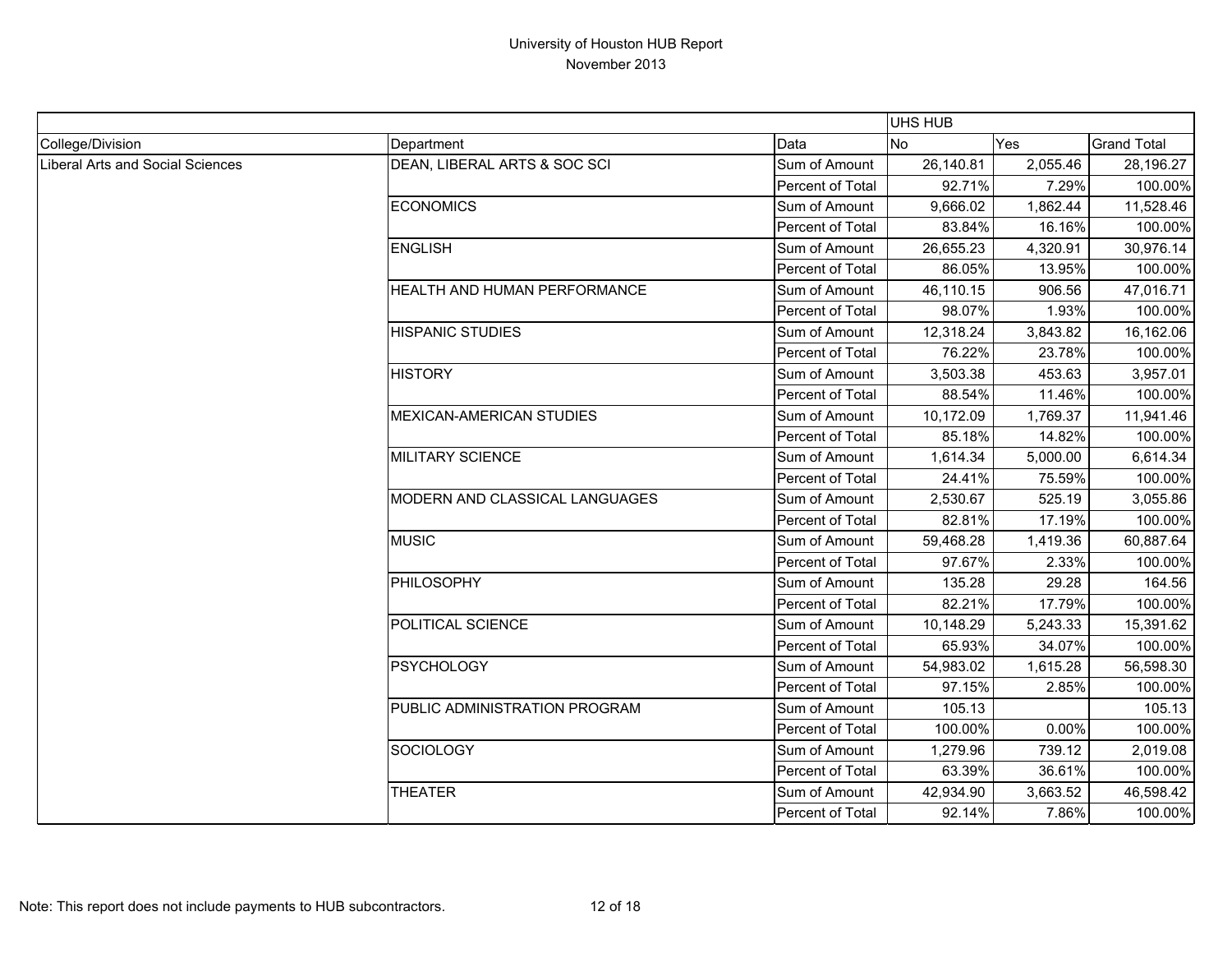|                                                   |                                                                        |                  | UHS HUB      |           |                    |
|---------------------------------------------------|------------------------------------------------------------------------|------------------|--------------|-----------|--------------------|
| College/Division                                  | Department                                                             | Data             | <b>No</b>    | Yes       | <b>Grand Total</b> |
| <b>Liberal Arts and Social Sciences</b>           | <b>WOMEN'S STUDIES PROGRAM</b>                                         | Sum of Amount    | 2,096.23     |           | 2,096.23           |
|                                                   |                                                                        | Percent of Total | 100.00%      | 0.00%     | 100.00%            |
| Liberal Arts and Social Sciences Sum of Amount    |                                                                        |                  | 517,649.27   | 48,329.25 | 565,978.52         |
| Liberal Arts and Social Sciences Percent of Total |                                                                        |                  | 91.46%       | 8.54%     | 100.00%            |
| Library                                           | UNIVERSITY LIBRARIES                                                   | Sum of Amount    | 1,394,604.90 | 4,228.85  | 1,398,833.75       |
|                                                   |                                                                        | Percent of Total | 99.70%       | 0.30%     | 100.00%            |
| Library Sum of Amount                             |                                                                        |                  | 1,394,604.90 | 4,228.85  | 1,398,833.75       |
| <b>Library Percent of Total</b>                   |                                                                        |                  | 99.70%       | 0.30%     | 100.00%            |
| <b>Natural Science and Mathematics</b>            | <b>BIOLOGY &amp; BIOCHEMISTRY</b>                                      | Sum of Amount    | 162,735.71   | 9,051.79  | 171,787.50         |
|                                                   |                                                                        | Percent of Total | 94.73%       | 5.27%     | 100.00%            |
|                                                   | <b>CHEMISTRY</b>                                                       | Sum of Amount    | 74,429.51    | 1,488.68  | 75,918.19          |
|                                                   |                                                                        | Percent of Total | 98.04%       | 1.96%     | 100.00%            |
|                                                   | <b>COMPUTER SCIENCE</b>                                                | Sum of Amount    | 16,179.35    | 6,885.00  | 23,064.35          |
|                                                   |                                                                        | Percent of Total | 70.15%       | 29.85%    | 100.00%            |
|                                                   | CTR FOR NUCLEAR RECEPTORS & CELL SIGNALING                             | Sum of Amount    | 56,986.42    | 1,017.20  | 58,003.62          |
|                                                   |                                                                        | Percent of Total | 98.25%       | 1.75%     | 100.00%            |
|                                                   | DEAN, NATURAL SCIENCE & MATHE<br><b>EARTH AND ATMOSPHERIC SCIENCES</b> | Sum of Amount    | 68,665.12    | 6,521.68  | 75,186.80          |
|                                                   |                                                                        | Percent of Total | 91.33%       | 8.67%     | 100.00%            |
|                                                   |                                                                        | Sum of Amount    | 372,453.73   | 19,014.04 | 391,467.77         |
|                                                   |                                                                        | Percent of Total | 95.14%       | 4.86%     | 100.00%            |
|                                                   | INST FOR CLIMATE/ATMOSPHERIC SCIENCE (CAS)                             | Sum of Amount    | 92,263.34    |           | 92,263.34          |
|                                                   |                                                                        | Percent of Total | 100.00%      | 0.00%     | 100.00%            |
|                                                   | INSTITUTE FOR MOLECULAR DESIGN                                         | Sum of Amount    | 163.80       |           | 163.80             |
|                                                   |                                                                        | Percent of Total | 100.00%      | 0.00%     | 100.00%            |
|                                                   | <b>MATHEMATICS</b>                                                     | Sum of Amount    | 31,138.37    | 6,741.56  | 37,879.93          |
|                                                   |                                                                        | Percent of Total | 82.20%       | 17.80%    | 100.00%            |
|                                                   | PHYSICS                                                                | Sum of Amount    | 217,275.08   | 5,381.32  | 222,656.40         |
|                                                   |                                                                        | Percent of Total | 97.58%       | 2.42%     | 100.00%            |
| Natural Science and Mathematics Sum of Amount     |                                                                        |                  | 1,092,290.43 | 56,101.27 | 1,148,391.70       |
| Natural Science and Mathematics Percent of Total  |                                                                        | 95.11%           | 4.89%        | 100.00%   |                    |
| Optometry                                         | DEAN, OPTOMETRY                                                        | Sum of Amount    | 62,941.85    | 11,066.83 | 74,008.68          |
|                                                   |                                                                        | Percent of Total | 85.05%       | 14.95%    | 100.00%            |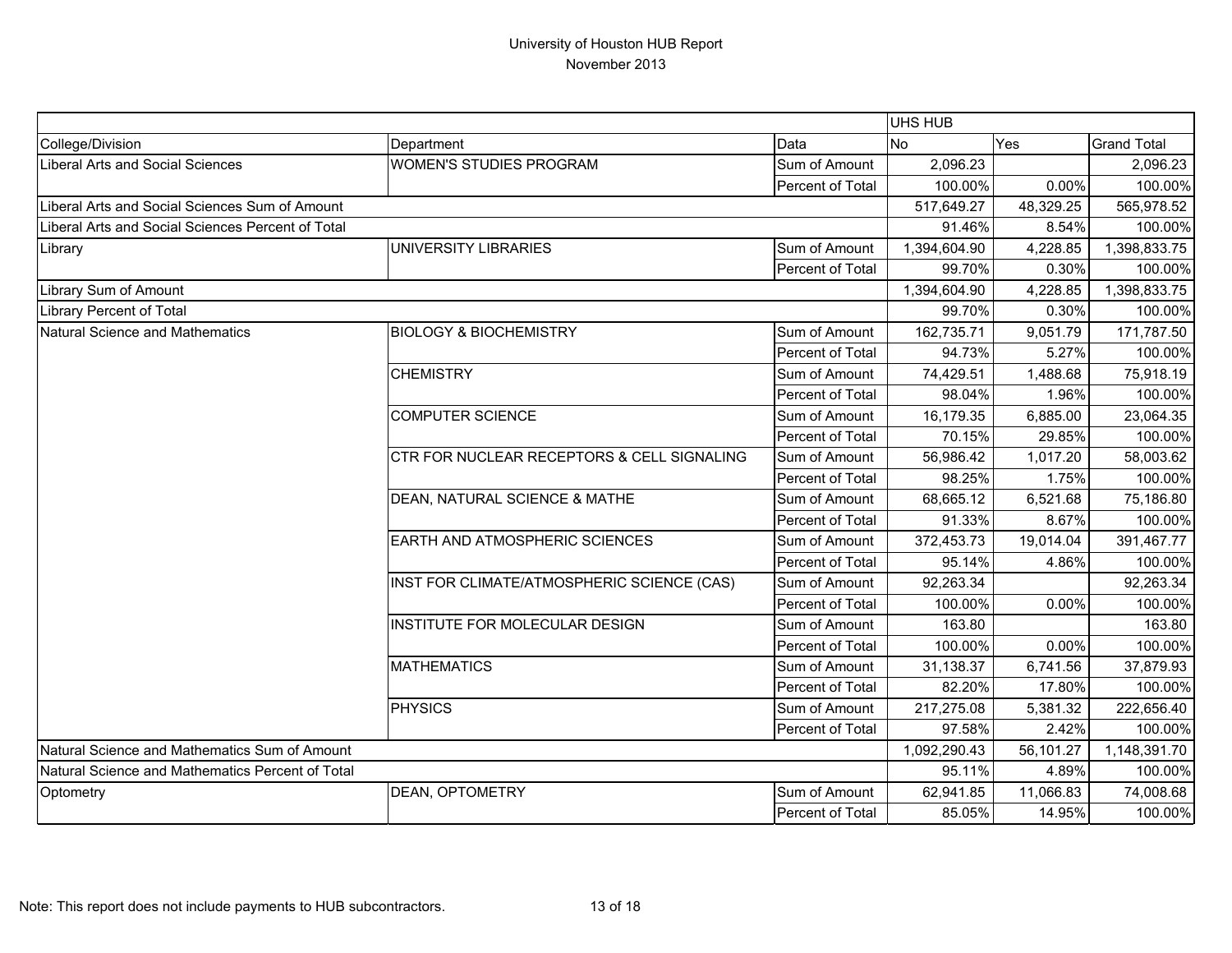|                            |                                           |                  | <b>UHS HUB</b> |           |                    |
|----------------------------|-------------------------------------------|------------------|----------------|-----------|--------------------|
| College/Division           | Department                                | Data             | No             | Yes       | <b>Grand Total</b> |
| Optometry                  | OPT VISION SCIENCES                       | Sum of Amount    | 130,831.96     | 4,408.50  | 135,240.46         |
|                            |                                           | Percent of Total | 96.74%         | 3.26%     | 100.00%            |
|                            | OPTOMETRY CLINIC                          | Sum of Amount    | 403,936.58     | 58,254.47 | 462,191.05         |
|                            |                                           | Percent of Total | 87.40%         | 12.60%    | 100.00%            |
| Optometry Sum of Amount    |                                           |                  | 597,710.39     | 73,729.80 | 671,440.19         |
| Optometry Percent of Total |                                           |                  | 89.02%         | 10.98%    | 100.00%            |
| Pharmacy                   | <b>CLINICAL PHARMACY &amp; ADMINISTRA</b> | Sum of Amount    | 45,318.82      | 4,691.61  | 50,010.43          |
|                            |                                           | Percent of Total | 90.62%         | 9.38%     | 100.00%            |
|                            | DEAN, PHARMACY                            | Sum of Amount    | 82,941.07      | 8,959.65  | 91,900.72          |
|                            |                                           | Percent of Total | 90.25%         | 9.75%     | 100.00%            |
|                            | <b>EXPERIENTIAL PROGRAMS</b>              | Sum of Amount    | 3,828.94       |           | 3,828.94           |
|                            |                                           | Percent of Total | 100.00%        | 0.00%     | 100.00%            |
|                            | <b>INSTITUTE FOR DRUG EDUCATION</b>       | Sum of Amount    | 311.02         |           | 311.02             |
|                            |                                           | Percent of Total | 100.00%        | 0.00%     | 100.00%            |
|                            | INSTITUTE OF COMMUNITY HEALTH             | Sum of Amount    | 68.80          |           | 68.80              |
|                            |                                           | Percent of Total | 100.00%        | 0.00%     | 100.00%            |
|                            | PHARMACOLOGICAL & PHARMACEUTIC            | Sum of Amount    | 81,324.05      | 524.73    | 81,848.78          |
|                            |                                           | Percent of Total | 99.36%         | 0.64%     | 100.00%            |
|                            | <b>STUDENT SERVICES PHARMACY</b>          | Sum of Amount    | 7,841.58       | 148.25    | 7,989.83           |
|                            |                                           | Percent of Total | 98.14%         | 1.86%     | 100.00%            |
| Pharmacy Sum of Amount     |                                           |                  | 221,634.28     | 14,324.24 | 235,958.52         |
| Pharmacy Percent of Total  |                                           |                  | 93.93%         | 6.07%     | 100.00%            |
| Research                   | <b>ANIMAL CARE OPERATIONS</b>             | Sum of Amount    | 48,671.11      | 369.90    | 49,041.01          |
|                            |                                           | Percent of Total | 99.25%         | 0.75%     | 100.00%            |
|                            | CENTER FOR ADVANCED COMPUTING & DATA SYS  | Sum of Amount    | 119,022.10     | 22,015.45 | 141,037.55         |
|                            |                                           | Percent of Total | 84.39%         | 15.61%    | 100.00%            |
|                            | CENTER FOR ADVANCED MATERIALS             | Sum of Amount    | 17,068.57      | 134.76    | 17,203.33          |
|                            |                                           | Percent of Total | 99.22%         | 0.78%     | 100.00%            |
|                            | CTR FOR BIOMED/ENVIRON GENOMIC            | Sum of Amount    | 2,468.00       |           | 2,468.00           |
|                            |                                           | Percent of Total | 100.00%        | 0.00%     | 100.00%            |
|                            | <b>GRANTS AND CONTRACTS</b>               | Sum of Amount    | 1,184.85       | 541.63    | 1,726.48           |
|                            |                                           | Percent of Total | 68.63%         | 31.37%    | 100.00%            |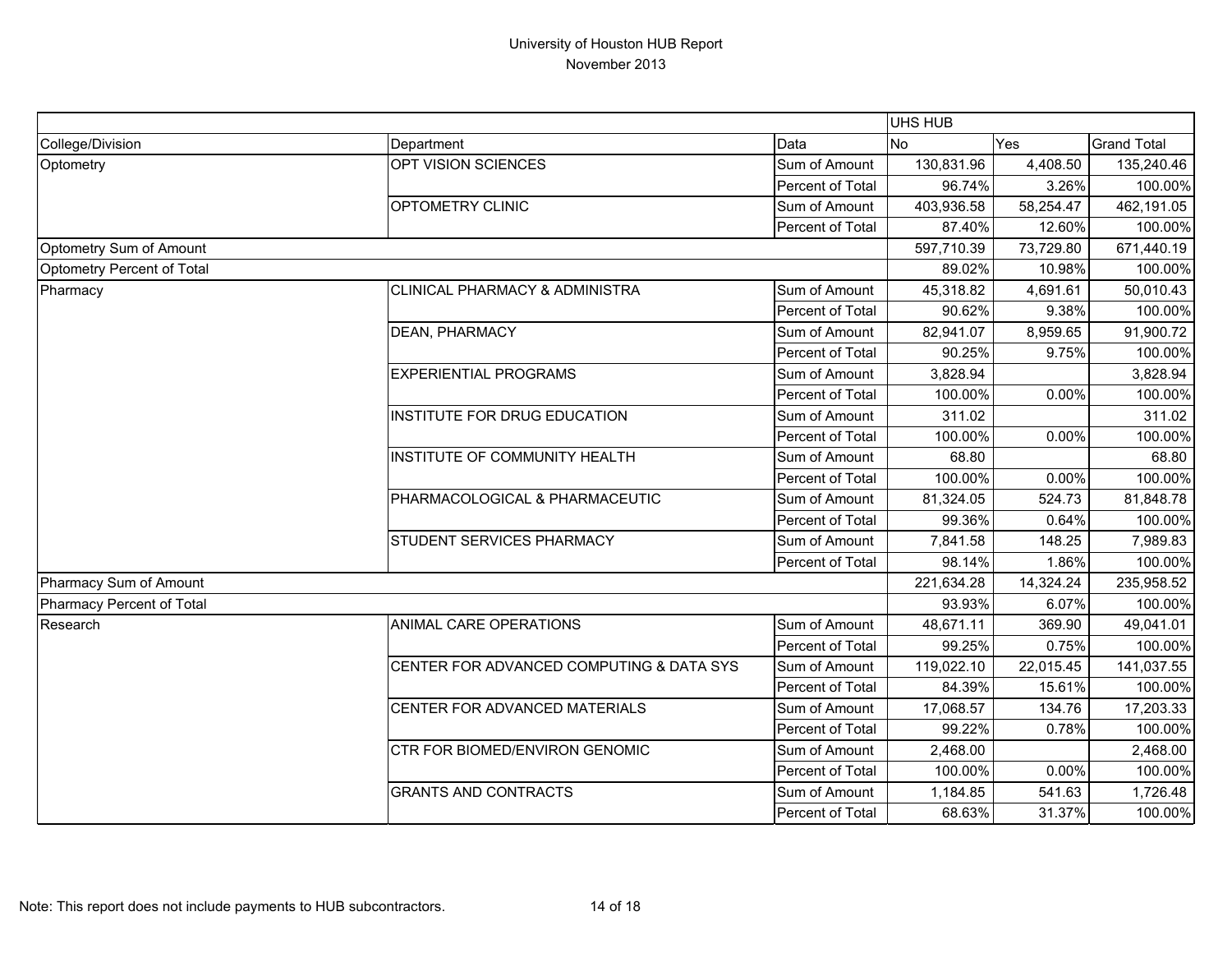|                                  |                                           |                  | <b>UHS HUB</b> |           |                    |
|----------------------------------|-------------------------------------------|------------------|----------------|-----------|--------------------|
| College/Division                 | Department                                | Data             | <b>No</b>      | Yes       | <b>Grand Total</b> |
| Research                         | <b>HOUSTON COASTAL CENTER</b>             | Sum of Amount    | 247.19         |           | 247.19             |
|                                  |                                           | Percent of Total | 100.00%        | 0.00%     | 100.00%            |
|                                  | <b>OFFICE OF TECHNOLOGY MANAGEMENT</b>    | Sum of Amount    | 365.26         | 13,302.05 | 13,667.31          |
|                                  |                                           | Percent of Total | 2.67%          | 97.33%    | 100.00%            |
|                                  | <b>RESEARCH</b>                           | Sum of Amount    | 50,263.71      | 2,328.16  | 52,591.87          |
|                                  |                                           | Percent of Total | 95.57%         | 4.43%     | 100.00%            |
|                                  | <b>RESEARCH INFORMATION CENTER</b>        | Sum of Amount    | 39,077.80      |           | 39,077.80          |
|                                  |                                           | Percent of Total | 100.00%        | 0.00%     | 100.00%            |
|                                  | RESEARCH POLICIES/COMPLIANCE/COMMITTEES   | Sum of Amount    | 720.06         | 532.14    | 1,252.20           |
|                                  |                                           | Percent of Total | 57.50%         | 42.50%    | 100.00%            |
|                                  | <b>SPACE VACUUM EPITAXY CENTER</b>        | Sum of Amount    | 210.90         |           | 210.90             |
|                                  |                                           | Percent of Total | 100.00%        | 0.00%     | 100.00%            |
|                                  | <b>TIMES</b>                              | Sum of Amount    | 22,538.18      | 23,141.31 | 45,679.49          |
|                                  |                                           | Percent of Total | 49.34%         | 50.66%    | 100.00%            |
|                                  | TX CTR SUPERCONDUCTIVITY AT UH            | Sum of Amount    | 86,311.50      | 968.38    | 87,279.88          |
|                                  |                                           | Percent of Total | 98.89%         | 1.11%     | 100.00%            |
|                                  | TX OBESITY RESEARCH CENTER                | Sum of Amount    | 6,996.36       | 1,787.40  | 8,783.76           |
|                                  |                                           | Percent of Total | 79.65%         | 20.35%    | 100.00%            |
| <b>Research Sum of Amount</b>    |                                           |                  | 395,145.59     | 65,121.18 | 460,266.77         |
| <b>Research Percent of Total</b> |                                           |                  | 85.85%         | 14.15%    | 100.00%            |
| <b>Student Affairs</b>           | ADMISSIONS                                | Sum of Amount    | 13,540.05      | 467.47    | 14,007.52          |
|                                  |                                           | Percent of Total | 96.66%         | 3.34%     | 100.00%            |
|                                  | <b>CAMPUS RECREATION</b>                  | Sum of Amount    | 35,992.88      | 25,395.76 | 61,388.64          |
|                                  |                                           | Percent of Total | 58.63%         | 41.37%    | 100.00%            |
|                                  | <b>CENTER FOR STUDENT INVOLVEMENT</b>     | Sum of Amount    | 32,447.38      | 227.70    | 32,675.08          |
|                                  |                                           | Percent of Total | 99.30%         | 0.70%     | 100.00%            |
|                                  | <b>CENTER FOR STUDENT MEDIA</b>           | Sum of Amount    | 10,319.71      | 122.75    | 10,442.46          |
|                                  |                                           | Percent of Total | 98.82%         | 1.18%     | 100.00%            |
|                                  | <b>CENTER FOR STUDENTS W/DISABILITIES</b> | Sum of Amount    | 93,461.29      | 566.42    | 94,027.71          |
|                                  |                                           | Percent of Total | 99.40%         | 0.60%     | 100.00%            |
|                                  | CHILDREN'S LEARNING CENTER                | Sum of Amount    | 14,407.47      | 1,108.13  | 15,515.60          |
|                                  |                                           | Percent of Total | 92.86%         | 7.14%     | 100.00%            |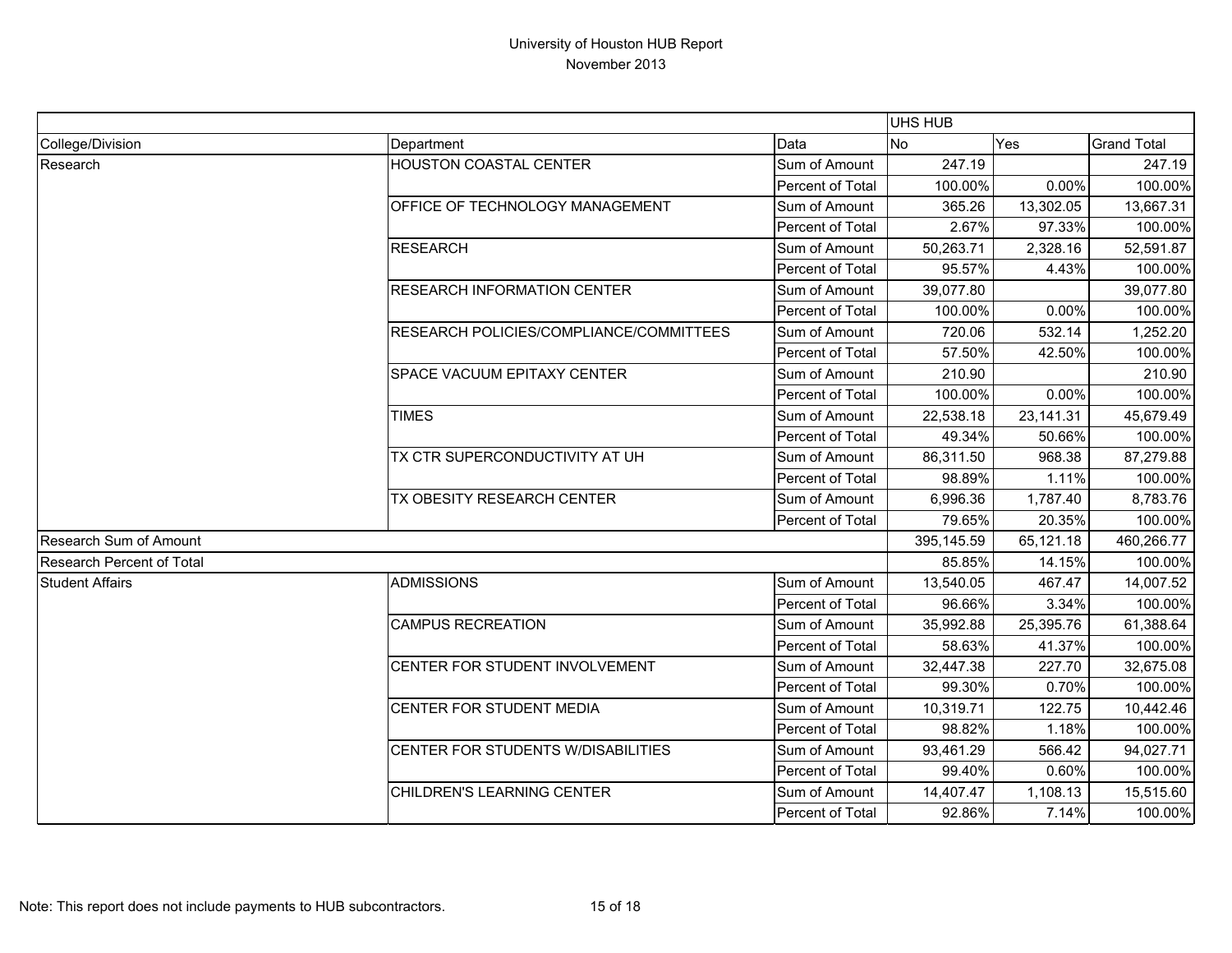|                        |                                          |                  | <b>UHS HUB</b> |          |                    |
|------------------------|------------------------------------------|------------------|----------------|----------|--------------------|
| College/Division       | Department                               | Data             | <b>No</b>      | Yes      | <b>Grand Total</b> |
| <b>Student Affairs</b> | <b>COUNSELING AND PSYCH SVCS</b>         | Sum of Amount    | 2,764.90       | 1,475.25 | 4,240.15           |
|                        |                                          | Percent of Total | 65.21%         | 34.79%   | 100.00%            |
|                        | <b>CTR FOR LEADERSHIP &amp; FSL</b>      | Sum of Amount    | 196.68         |          | 196.68             |
|                        |                                          | Percent of Total | 100.00%        | 0.00%    | 100.00%            |
|                        | <b>DEAN OF STUDENTS</b>                  | Sum of Amount    | 35,334.82      | 8,843.93 | 44,178.75          |
|                        |                                          | Percent of Total | 79.98%         | 20.02%   | 100.00%            |
|                        | <b>ENROLLMENT MANAGEMENT SERVICES</b>    | Sum of Amount    | 5,499.94       | 2,535.31 | 8,035.25           |
|                        |                                          | Percent of Total | 68.45%         | 31.55%   | 100.00%            |
|                        | ENROLLMENT MGMT PROD SUPPORT             | Sum of Amount    | 63,196.56      | 701.70   | 63,898.26          |
|                        |                                          | Percent of Total | 98.90%         | 1.10%    | 100.00%            |
|                        | <b>FORENSICS PROGRAM</b>                 | Sum of Amount    | 169.31         |          | 169.31             |
|                        |                                          | Percent of Total | 100.00%        | 0.00%    | 100.00%            |
|                        | LGBT RESOURCE CENTER                     | Sum of Amount    | 301.03         | 16.27    | 317.30             |
|                        |                                          | Percent of Total | 94.87%         | 5.13%    | 100.00%            |
|                        | REGISTRATION AND ACADEMIC RECO           | Sum of Amount    | 8,670.78       | 3,732.34 | 12,403.12          |
|                        |                                          | Percent of Total | 69.91%         | 30.09%   | 100.00%            |
|                        | <b>RELIGION CENTER</b>                   | Sum of Amount    | 1,499.41       | 773.07   | 2,272.48           |
|                        |                                          | Percent of Total | 65.98%         | 34.02%   | 100.00%            |
|                        | <b>SCHOLARSHIPS AND FINANCIAL AID</b>    | Sum of Amount    | 10,155.53      | 947.74   | 11,103.27          |
|                        |                                          | Percent of Total | 91.46%         | 8.54%    | 100.00%            |
|                        | <b>STU COMMUNICATION &amp; MARKETING</b> | Sum of Amount    | 3,308.90       | 3,194.46 | 6,503.36           |
|                        |                                          | Percent of Total | 50.88%         | 49.12%   | 100.00%            |
|                        | <b>STUDENT AFFAIRS</b>                   | Sum of Amount    | 7,367.84       | 2,427.54 | 9,795.38           |
|                        |                                          | Percent of Total | 75.22%         | 24.78%   | 100.00%            |
|                        | <b>STUDENT HEALTH CENTER</b>             | Sum of Amount    | 24,258.08      | 4,921.42 | 29,179.50          |
|                        |                                          | Percent of Total | 83.13%         | 16.87%   | 100.00%            |
|                        | STUDENT HOUSING - RESIDENTIAL            | Sum of Amount    | 71,336.28      | 3,936.94 | 75,273.22          |
|                        |                                          | Percent of Total | 94.77%         | 5.23%    | 100.00%            |
|                        | UNIVERSITY CAREER SERVICES               | Sum of Amount    | 3,335.63       | 1,466.78 | 4,802.41           |
|                        |                                          | Percent of Total | 69.46%         | 30.54%   | 100.00%            |
|                        | UNIVERSITY CENTER                        | Sum of Amount    | 18,433.57      | 8,173.68 | 26,607.25          |
|                        |                                          | Percent of Total | 69.28%         | 30.72%   | 100.00%            |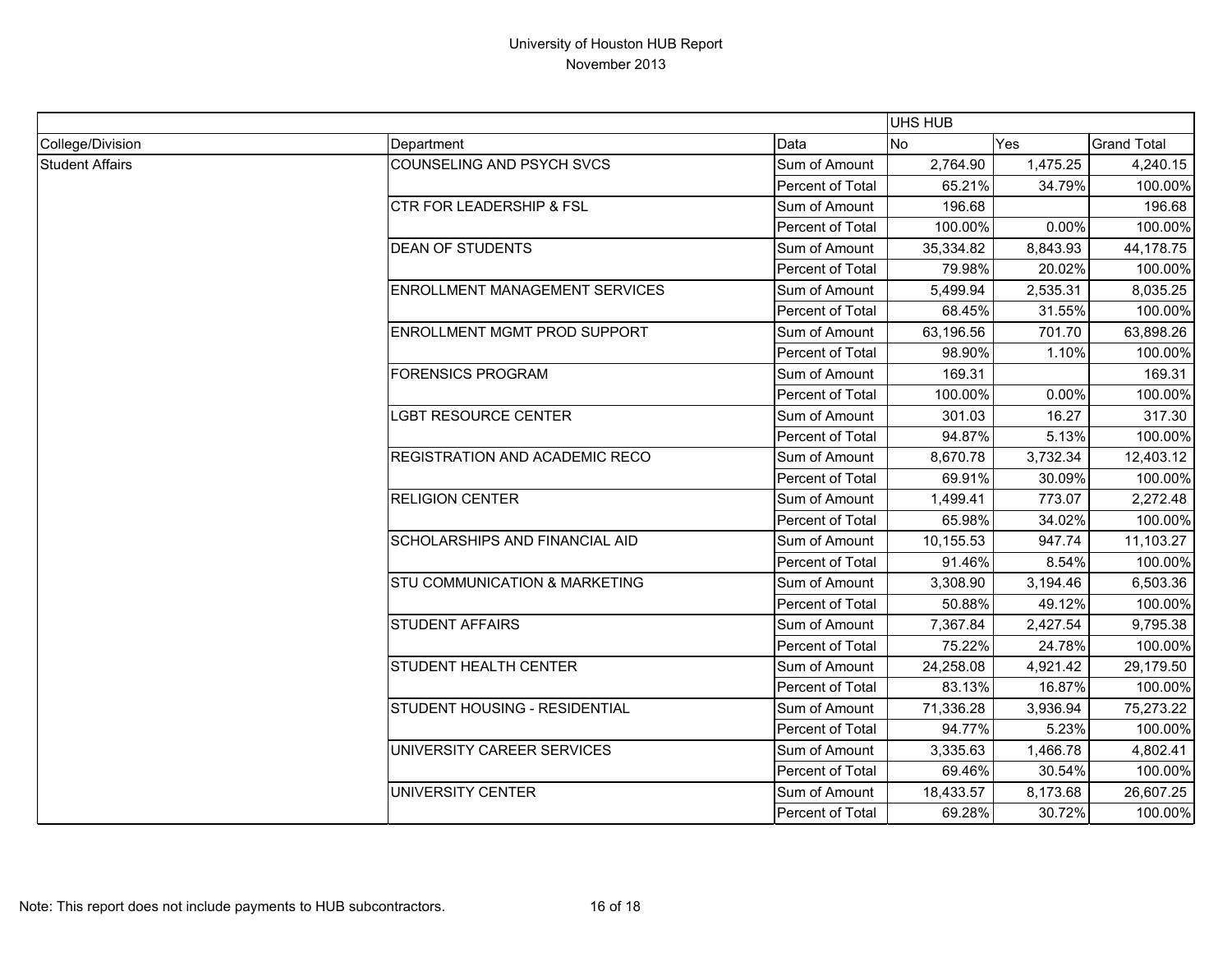|                                         |                                         |                  | UHS HUB    |            |                    |
|-----------------------------------------|-----------------------------------------|------------------|------------|------------|--------------------|
| College/Division                        | Department                              | Data             | <b>No</b>  | Yes        | <b>Grand Total</b> |
| <b>Student Affairs</b>                  | <b>VETERAN SERVICES</b>                 | Sum of Amount    | 533.95     | 83.95      | 617.90             |
|                                         |                                         | Percent of Total | 86.41%     | 13.59%     | 100.00%            |
|                                         | <b>WELLNESS CENTER</b>                  | Sum of Amount    | 680.00     |            | 680.00             |
|                                         |                                         | Percent of Total | 100.00%    | 0.00%      | 100.00%            |
|                                         | <b>WOMEN'S RESOURCE CENTER</b>          | Sum of Amount    | 1,825.01   | 40.51      | 1,865.52           |
|                                         |                                         | Percent of Total | 97.83%     | 2.17%      | 100.00%            |
| Student Affairs Sum of Amount           |                                         |                  | 459,037.00 | 71,159.12  | 530,196.12         |
| <b>Student Affairs Percent of Total</b> |                                         |                  | 86.58%     | 13.42%     | 100.00%            |
| Technology                              | CENTER FOR APPLIED TECHNOLOGY           | Sum of Amount    | 79.75      |            | 79.75              |
|                                         |                                         | Percent of Total | 100.00%    | 0.00%      | 100.00%            |
|                                         | CENTER FOR LIFE SCIENCES TECH           | Sum of Amount    | 81.10      |            | 81.10              |
|                                         |                                         | Percent of Total | 100.00%    | 0.00%      | 100.00%            |
|                                         | CENTER FOR TECHNOLOGY LITERACY          | Sum of Amount    | 42.43      |            | 42.43              |
|                                         |                                         | Percent of Total | 100.00%    | 0.00%      | 100.00%            |
|                                         | <b>CONSTRUCTION MANAGEMENT</b>          | Sum of Amount    | 5,281.25   | 81.25      | 5,362.50           |
|                                         |                                         | Percent of Total | 98.48%     | 1.52%      | 100.00%            |
|                                         | <b>DEAN, TECHNOLOGY</b>                 | Sum of Amount    | 25,683.04  | 19,294.68  | 44,977.72          |
|                                         |                                         | Percent of Total | 57.10%     | 42.90%     | 100.00%            |
|                                         | <b>ENGINEERING TECHNOLOGY</b>           | Sum of Amount    | 20,450.79  | 9,916.46   | 30,367.25          |
|                                         |                                         | Percent of Total | 67.34%     | 32.66%     | 100.00%            |
|                                         | HUMAN DEVELOP AND CONSUMER SCI          | Sum of Amount    | 3,687.68   | 1,500.00   | 5,187.68           |
|                                         |                                         | Percent of Total | 71.09%     | 28.91%     | 100.00%            |
|                                         | <b>INFORMATION &amp; LOGISTICS TECH</b> | Sum of Amount    | 9,709.88   | 1,881.88   | 11,591.76          |
|                                         |                                         | Percent of Total | 83.77%     | 16.23%     | 100.00%            |
|                                         | TX MANUFACTURING ASSISTANCE CTR (TMAC)  | Sum of Amount    | 4,524.43   |            | 4,524.43           |
|                                         |                                         | Percent of Total | 100.00%    | 0.00%      | 100.00%            |
| Technology Sum of Amount                |                                         | 69,540.35        | 32,674.27  | 102,214.62 |                    |
| <b>Technology Percent of Total</b>      |                                         | 68.03%           | 31.97%     | 100.00%    |                    |
| <b>University Advancement</b>           | <b>ANNUAL GIVING</b>                    | Sum of Amount    | 102,221.23 | 22.48      | 102,243.71         |
|                                         |                                         | Percent of Total | 99.98%     | 0.02%      | 100.00%            |
|                                         | <b>DEVELOPMENT</b>                      | Sum of Amount    | 5,656.99   | 3,528.44   | 9,185.43           |
|                                         |                                         | Percent of Total | 61.59%     | 38.41%     | 100.00%            |